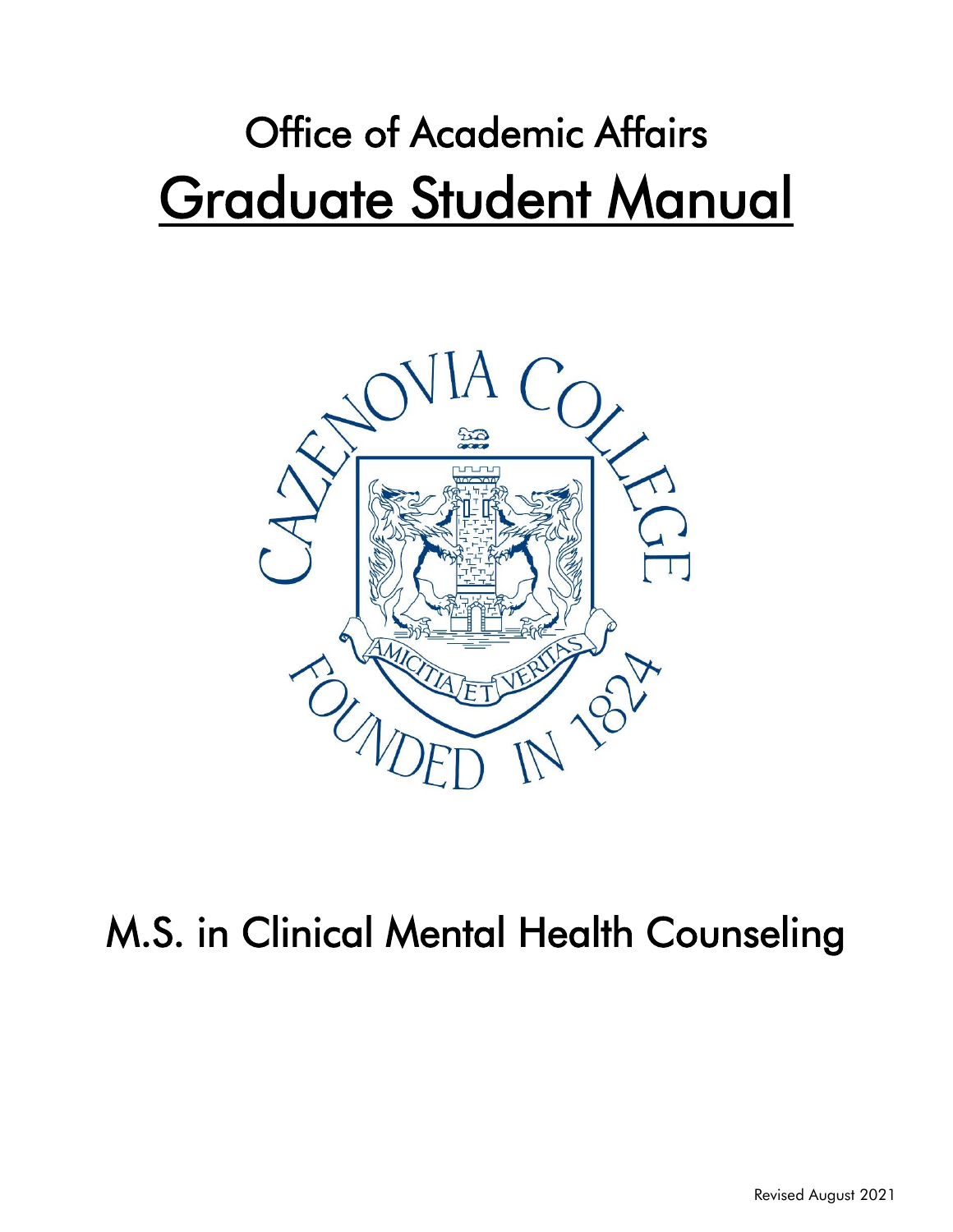|  |  |  | <b>Table of Contents</b> |
|--|--|--|--------------------------|
|--|--|--|--------------------------|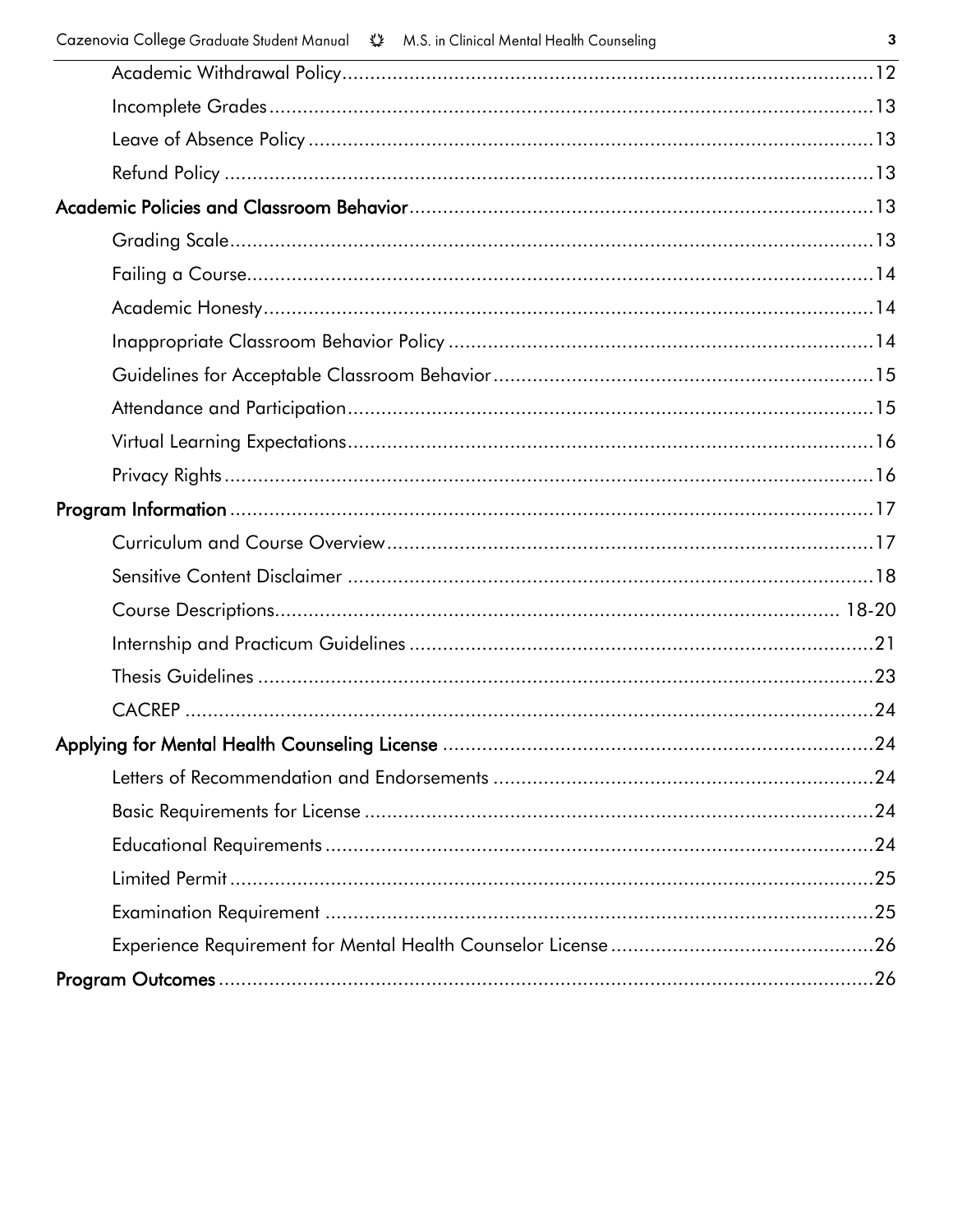# Welcome

Thank you for choosing Cazenovia College's Master of Science in Clinical Mental Health Counseling program! All the graduate level courses that you will take are offered through the Academic Affairs Office at Cazenovia College. We developed this manual to assist you with your educational journey as a graduate student.

# Cazenovia College's Mission Statement

Cazenovia College cultivates student growth and creativity through engagement with an involved faculty and staff who provide a supportive, personalized learning environment. Cazenovia's distinct blend of liberal arts and professional studies encourages individualized academic programs enhanced by internships and applied learning activities, creating the environment for both traditional and adult learners to achieve their unique educational and career goals.

# The M.S. in Clinical Mental Health Counseling Degree

A master's degree is required to begin a professional counseling career. We believe that a clientcentered career should involve a student-centered curriculum. The Clinical Mental Health Counseling (CMHC) program at Cazenovia College is designed to provide individualized attention to all students, from the first classes through career advancement and licensure. Our faculty are committed to preparing students to become informed and ethical practitioners, well equipped with tools for mental health counseling in individual, family, and group settings.

Courses include those related to human growth and development, counseling theories, group dynamics, cultural foundations, assessment and appraisal, couples and families, substance use disorder, clinical instruction, and internships. The program is structured to allow students to complete 60 credit hours of course work within two years.

Students will complete 15 credits of clinical experience, which includes 3 credits of practicum and 12 credits of internship

# Our Learning Goals for Students

- Prepare students to specialize as clinical mental health counselors.
- Provide students with the knowledge and skills to become competent mental health counselors.
- Prepare students to understand the ethical issues related to mental health counseling.
- Provide students with the educational requirements to be eligible for NYS licensure as CMHCs.

# Career Possibilities in Clinical Counseling

According to the U.S. Bureau of Labor Statistics, New York is one of the states with the highest level of need for licensed mental counselors. Employment of substance use disorder, behavioral disorder, and mental health counselors is projected to grow 25 percent from 2019 to 2029, much faster than the average for all occupations.

- Clinical Mental Health Counselor; Child and Family Treatment Therapist; Mental Health Program Coordinator; Licensed Mental Health Counseling (Private Practice); Veterans Counselor; Clinical Case Manager; Substance Use Disorder Counselor; Victim's Advocate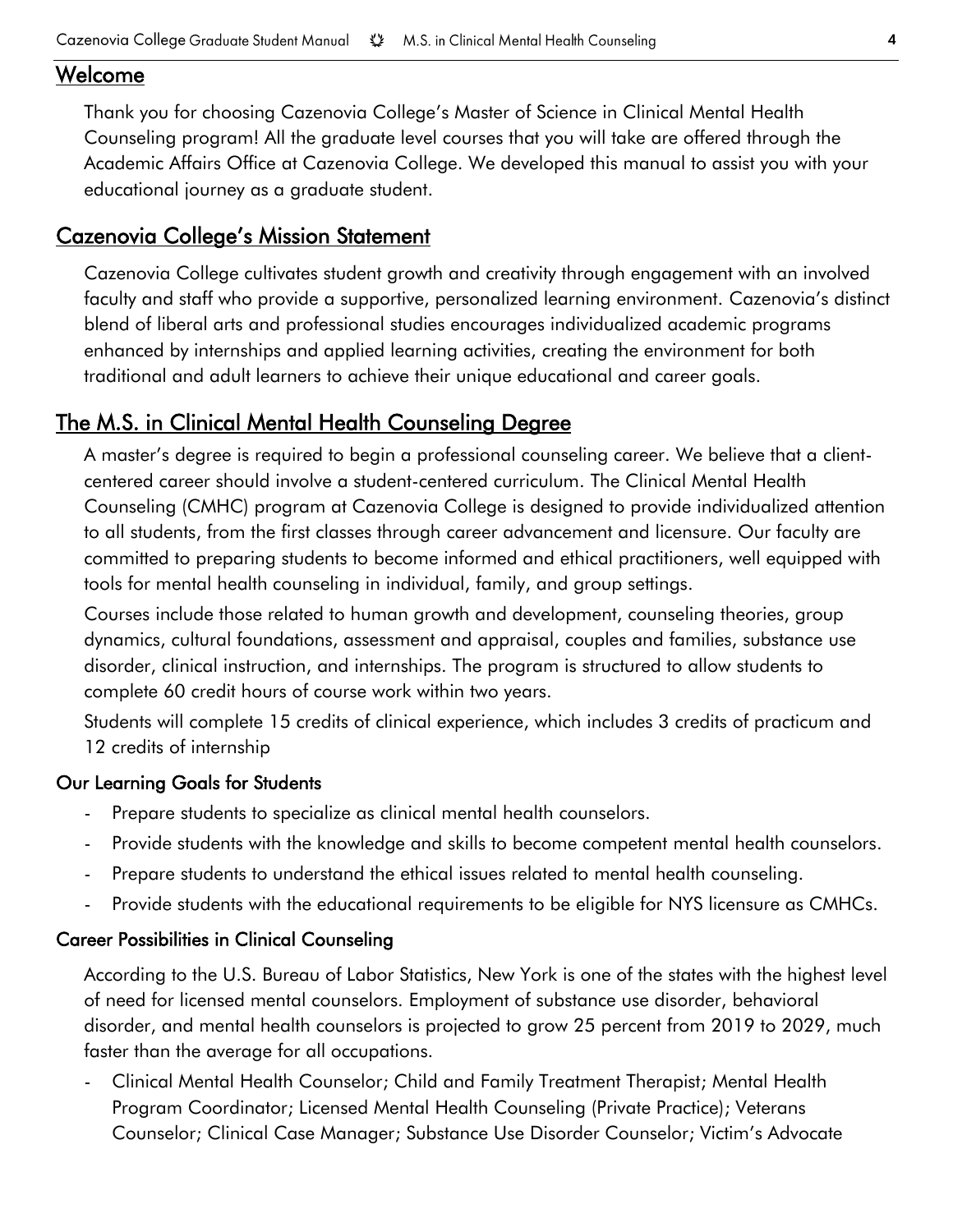# **Contact Us**

# Charlie Harcourt, MA Ed – Associate Director for Graduate & International Programs

Office Phone: (315)655-7107 Cell: (315)383-4208 Email: charcourt@cazenovia.edu

Christina Bobesky, MS, PhD – Associate Professor, Program Director

Office Phone: (315)655-7877 Email: [cmbobesky@cazenovia.edu](mailto:cmbobesky@cazenovia.edu)

Mary Handley, CRC, LMHC, PhD – Professor, Program Founder and Clinical Director Office Phone: (315)655-7131 Email: [mhandley@cazenovia.edu](mailto:mhandley@cazenovia.edu)

# The Graduate Program Office at is located on the first floor of Williams Hall, Room 143.

Office hours for the Graduate Programs Office are listed below:

|        |                    |                    | <b>Academic Semesters</b>      |                    |              |          |
|--------|--------------------|--------------------|--------------------------------|--------------------|--------------|----------|
| Sunday | Monday             | Tuesday            | Wednesday                      | Thursday           | Friday       | Saturday |
| Closed | $9:30$ am $-$      | $9:30$ am -        | (Remote)                       | $9:30$ am -        | (Remote)     | Closed   |
|        | 5:30pm             | $11:00$ am         | Available                      | $11:00$ am         | Available    |          |
|        |                    |                    | for virtual                    |                    | for virtual  |          |
|        |                    | $1:00$ pm $-$      | appointments                   | $1:00$ pm $-$      | appointments |          |
|        |                    | 7:00 <sub>pm</sub> |                                | 7:00pm             |              |          |
|        |                    |                    | <b>Summer and Winter Break</b> |                    |              |          |
| Sunday | <b>Monday</b>      | Tuesday            | Wednesday                      | Thursday           | Friday       | Saturday |
| Closed | $9:30$ am –        | $9:30$ am -        | (Remote)                       | $9:30$ am –        | (Remote)     | Closed   |
|        | 5:30 <sub>pm</sub> | 5:30 <sub>pm</sub> | Available                      | 5:30 <sub>pm</sub> | Available    |          |
|        |                    |                    | for virtual                    |                    | for virtual  |          |
|        |                    |                    | appointments                   |                    | appointments |          |

# Department Contact Information

| <b>Department</b>       | <b>Phone Number</b> | <b>Contact Name and</b><br><b>Title</b>                      | <b>Email Address</b>          |
|-------------------------|---------------------|--------------------------------------------------------------|-------------------------------|
| <b>Bookstore</b>        | $(315) 655 - 7301$  | Laura Stolp, Follett<br><b>Bookstore Manager</b>             | llstolp@cazenovia.edu         |
| <b>Campus Safety</b>    | $(315)$ 655-7555    | Safety Officers on 24/7                                      | allcampussafety@cazenovia.edu |
| Billing                 | (315) 655-7292      | Abby Berry, Bursar                                           | alberry@cazenovia.edu         |
| <b>Financial Aid</b>    | $(315)$ 655-7250    | Melody Lawton,<br><b>Financial Aid Coord</b>                 | finaid@cazenovia.edu          |
| <b>Health Office</b>    | $(315) 655 - 7122$  | Kathleen Coombs,<br><b>Medical Secretary</b>                 | kjcoombs@cazenovia.edu        |
| <b>ICT</b>              | $(315) 655 - 7777$  | David Palmer, Director<br>of ICT                             | support@cazenovia.edu         |
| Library                 | $(315) 655 - 7240$  | Heather Whalen Smith,<br>Library Director                    | hcwhalensmith@cazenovia.edu   |
| Registrar               | $(315)$ 655-7888    | Sherri Benedict,<br>Registrar                                | registrar@cazenovia.edu       |
| <b>Special Services</b> | $(315) 655 - 7308$  | Cynthia Pratt, Director of<br><b>Special Services Office</b> | cpratt@cazenovia.edu          |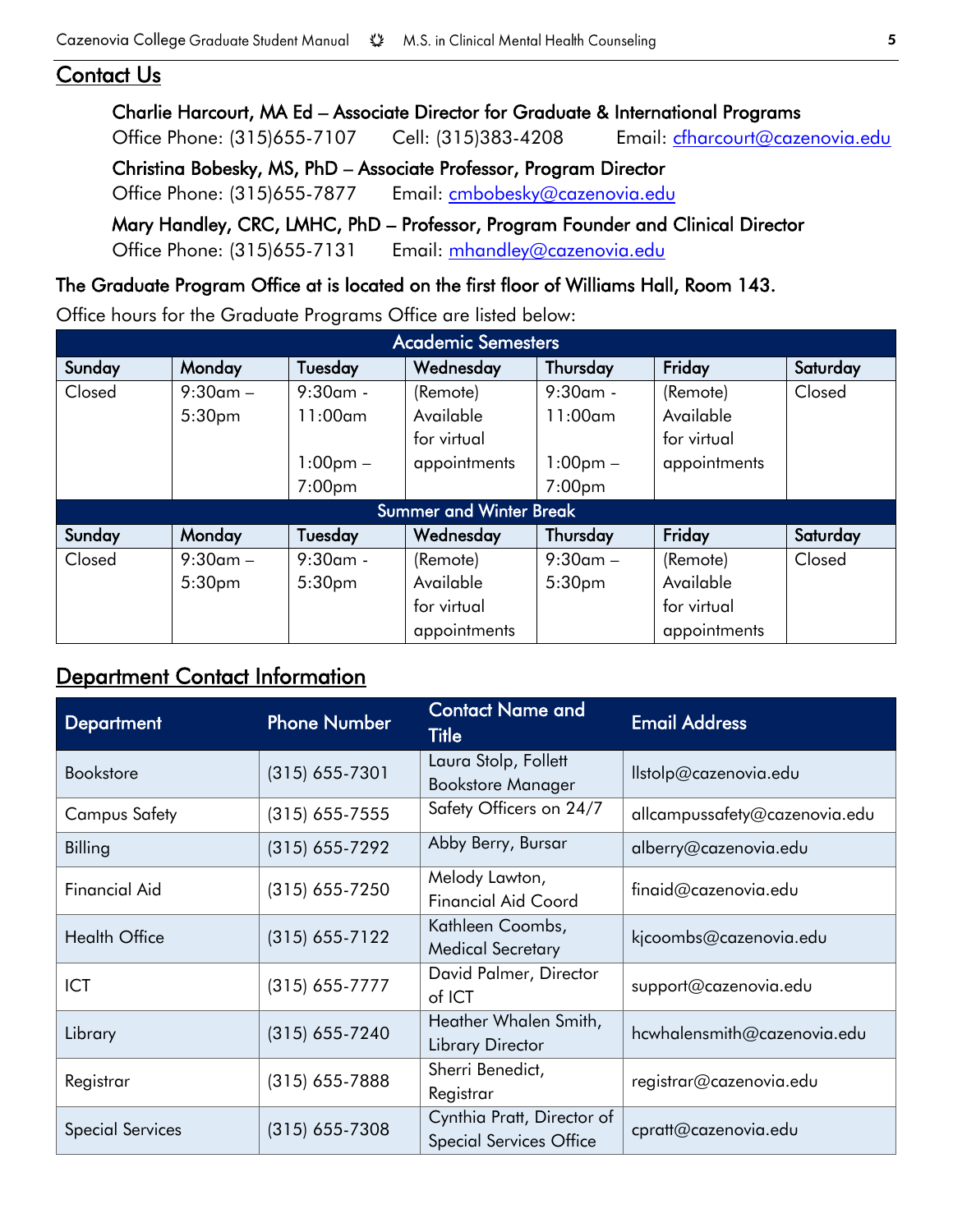# **Get Started with Your Online Resources**

# Familiarize Yourself with our Student Services Intranet Resources Page

Most of the online resources that you will need to access as a student at Cazenovia are located on our Intranet Resources page. Start by going to our main college website: [www.cazenovia.edu,](https://www.cazenovia.edu/) hover over the "Quicklinks" drop down menu, then select the [myCaz](https://mycaz.cazenovia.edu/Pages/Home.aspx) link.



This will bring you to our Intranet Resources page where you can access myCaz, your Outlook email, Office 365, Self-Service, and Canvas. Please explore each of these online resources!

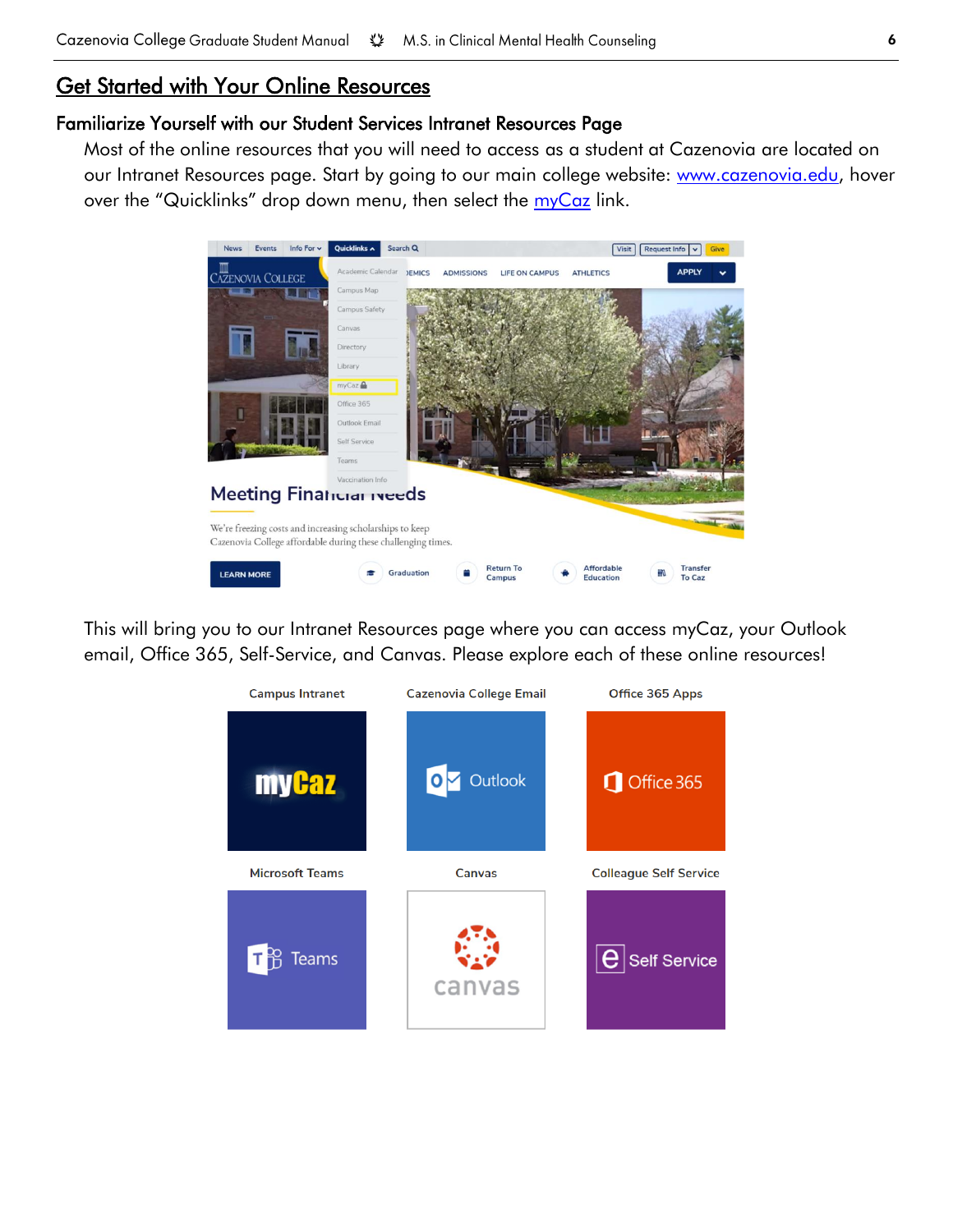# Log into Your myCaz Account

myCaz is a web portal where students, faculty, and staff can find and access information, resources, and tools needed to function in the college environment. Students will utilize myCaz to submit their student ID photo, see scheduled campus events, view class cancellations, submit ICT support tickets, and so much more! To log in, click on the myCaz icon on the Intranet Resources page or go to [http://mycaz.cazenovia.edu/.](http://mycaz.cazenovia.edu/)

# Log into Your Student Outlook Email Account

All email correspondence will be sent to your Cazenovia College email account. After enrolling, you will receive your login information for your college email. To log in, click on the Outlook icon on the Intranet Resources on myCaz or go to [https://www.outlook.com/cazenovia.edu.](https://www.outlook.com/cazenovia.edu) Check your Cazenovia email for any announcements about your upcoming classes. Please correspond with all college administrators and faculty using your Cazenovia email account.

# Log into Your Office 365 Account

All students enrolled through Cazenovia College have an Office 365 account, which provides access to resources such as Word, Excel, One Drive, Access, PowerPoint, OneNote, Outlook and so much more! To log in, click on the Office 365 icon on the Intranet Resources page or in myCaz or go to [https://www.office.com/.](https://www.office.com/)

# Log into Your Self-Service Account

The Self-Service portal includes several important features and tools.

- The first is Student Planning which allows you to view your class schedule, see your degree progress, monitor grades, and view your unofficial transcript. Browse through each of the tabs in Student Planning to see what they offer. To log in, click on the Self-Service icon on the Intranet Resources page or in myCaz or go to [https://selfservice.cazenovia.edu/Student.](https://selfservice.cazenovia.edu/Student)
- The second feature is Student Finance, which allows you to view your bill, see tuition fees and charges, and make online payments. To see any outstanding charges, go to the Account Activity tab, and click on View Statement.
- You can also access the Course Catalog for all Cazenovia College programs via Self-Service

# Office 365 Apps

Office 365

0 Outlook

#### **Colleague Self Service**



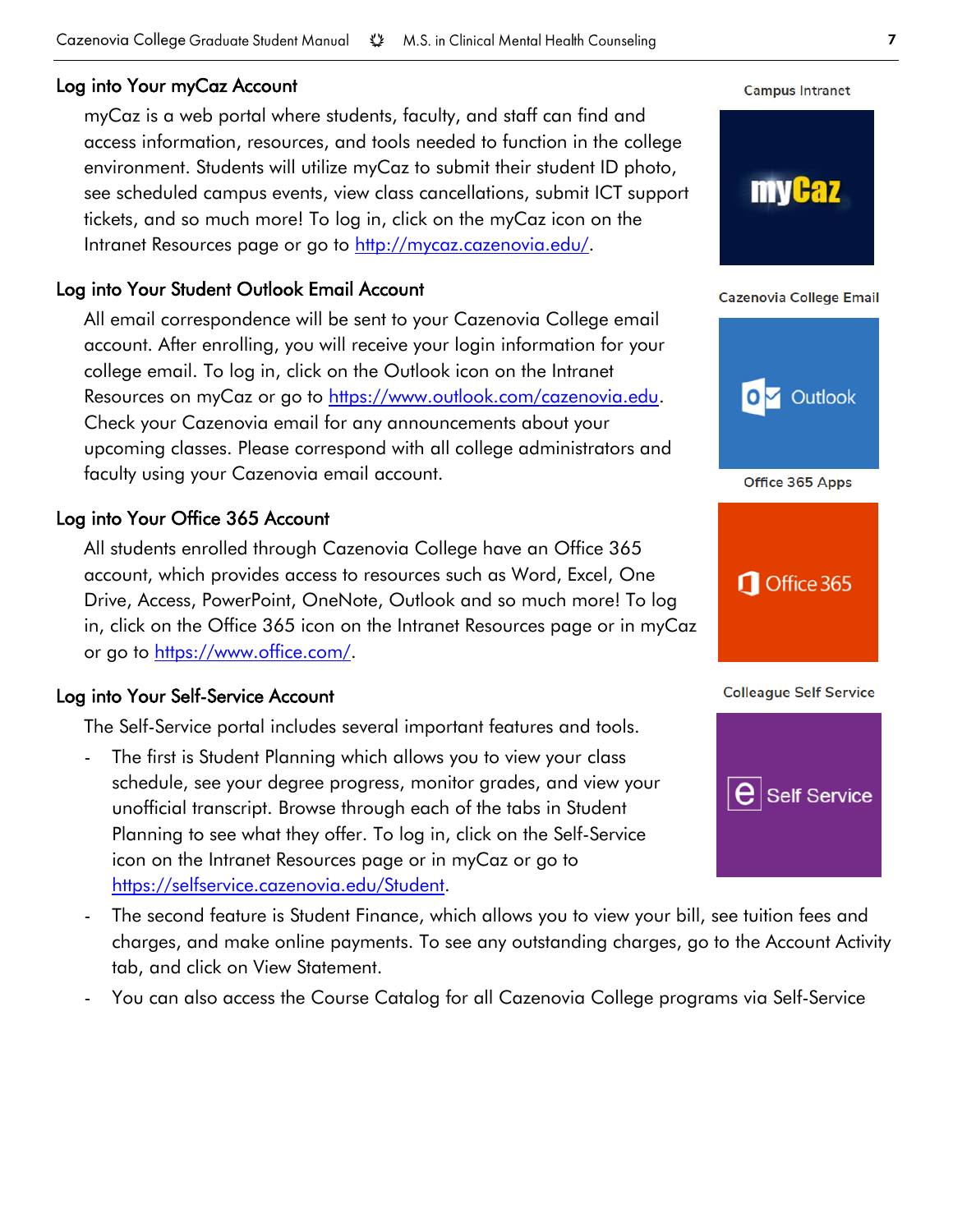# Log into Microsoft Teams

Microsoft Teams allows you to meet, collaborate, and join virtual sessions from anywhere. Students often use Teams to meet with professors for advising or virtual courses. You will especially rely on communication via Teams over the summer and other academic breaks. To log in, click on the Teams icon on the Intranet Resources page or in myCaz and select Login or go to <https://teams.microsoft.com/>

# Log into Your Canvas Account

A majority of Caz's online classes are run through the online learning and class management

platform Canvas. Canvas is web-based software that provides students and instructors a set of tools to post class materials online and easily communicate with each other.

- Canvas accounts for students are created automatically once you are registered for a course. You can access the Canvas website from anywhere you have internet access. To log in, click on the Canvas icon on the Intranet Resources page or in myCaz and select Login or go to [https://cazenovia.sharepoint.com/sites/canvasatcaz.](https://cazenovia.sharepoint.com/sites/canvasatcaz)
- Simply use your Cazenovia College username and password to log in.
- You will not see that you are enrolled in a course until the instructor makes the course available to the students. Online courses must be made available to the students at least one week before the class starts. You will receive an email from your professors before your online class starts reminding you that your class is available.

# Access our Library Databases

All students have access to Cazenovia's Witherill Library databases. To access the research databases, visit the Library's website at [http://www.cazenovia.edu/academics/witherill-library.](https://www.cazenovia.edu/academics/witherill-library)

You can access the Research Databases either on campus or off campus, just select the relevant link and fill out your student information. Via the Library's resource page, you can also submit interlibrary loan requests, search specific scholarly journals, or review program-specific research guides.

# Purchase Your Textbooks and Course Materials

It is imperative that you have any required textbooks and materials before your classes start. Having everything you need as you begin your first semester with Cazenovia will help you be successful. The textbooks for course are listed on the College Bookstore's website at [http://www.caz.bkstr.com/.](http://www.caz.bkstr.com/) To view the textbooks for your courses, click on the "Textbooks" link at the top of the bookstore's webpage, then just enter your department and course information to find the required textbooks. You can purchase new and used textbooks or rent textbooks online.



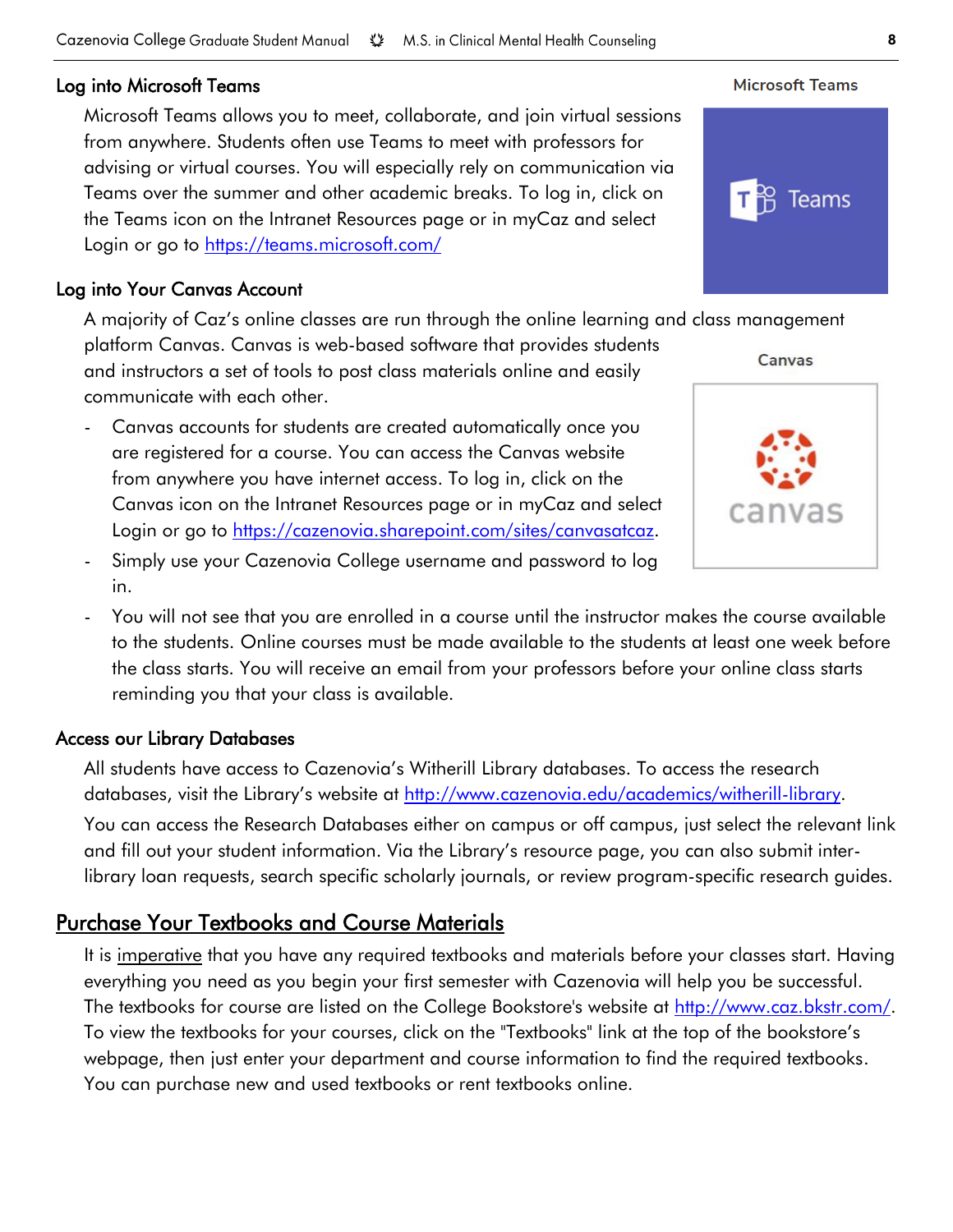# Student Photo ID Card

You will receive a student ID during the orientation before your first semester of classes. You have the option to submit a photo online prior to orientation and your ID card will be mailed to your home address. Please review the Student ID Photo Submission Guidelines online and upload your ID photo at: [https://mycaz.cazenovia.edu/students/Pages/Student-ID-Photo-Submission.aspx.](https://mycaz.cazenovia.edu/students/Pages/Student-ID-Photo-Submission.aspx)

Please be sure to select the Graduate Student option. If your uploaded photo does not meet the criteria, an email will be sent to your Cazenovia email account requesting a new photo.

# Services for Students

#### Disability Services

The Office of Special Services at Cazenovia College provides a variety of support services to help students with disabilities. The College complies with all federal, state, and local laws governing education of students with special needs. Students requiring reasonable accommodations should file their requests in writing with the director of the Office of Special Services at least 30 days prior to expected need for accommodations.

#### Documentation

Students who wish to utilize the services available through the Office of Special Services must provide appropriate documentation of their disability. Seeking these services must be voluntary, and all documentation received is confidential. Documentation must identify the individual as a person with a disability as defined by the Rehabilitation Act of 1973, Chapter 504, and/or the Americans with Disabilities Act of 1990.

Documentation should validate the need for services based on the individual's current level of functioning in the educational setting and should be comprehensive. The following documentation may be needed for an individual to be eligible for services:

- A 504 Plan or previous Individual Education Plan (IEP)
- Any tests administered that include scores, recommendations, and accommodations
- Documentation must include a diagnosis and a summary of current impact on the individual
- Documentation must be current (within the last three years)

After appropriate documentation has been received, the Office of Special Services will communicate student accommodations to Cazenovia faculty and staff.

#### Rights and Responsibilities

Every student with a documented disability has the following rights:

- Equal access to courses, programs, services, jobs, activities, and facilities through the College.
- Reasonable and appropriate accommodations, academic adjustments, and/or auxiliary aids determined on a case-by-case basis.
- Appropriate confidentiality of all information pertaining to his/her disability, with the choice of whom to disclose his/her disability.
- Information reasonable available in accessible form.

Every student with a disability has the responsibility to:

- Meet the College's qualifications and essential technical, academic, and institutional standards.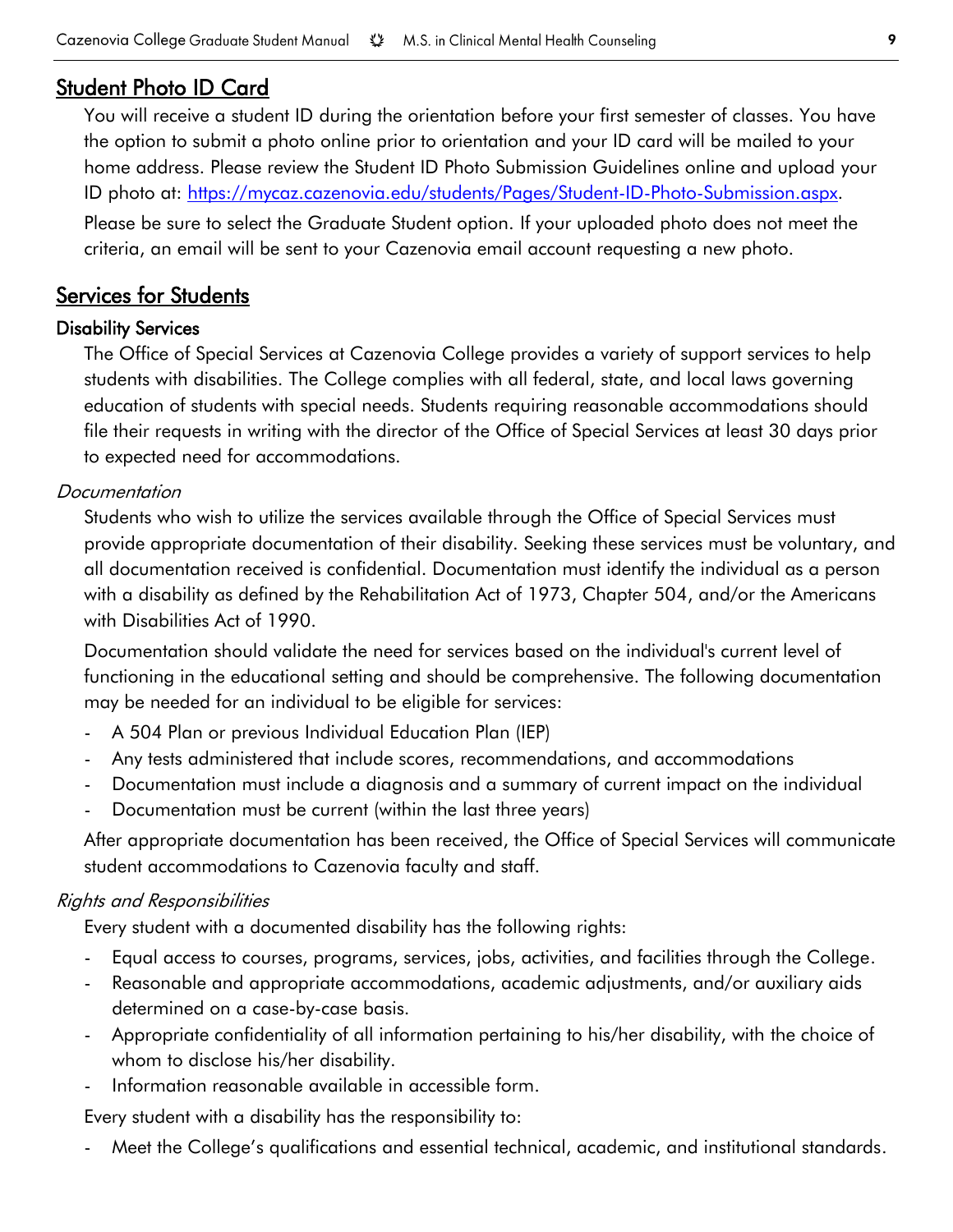- Identify himself/herself in a timely manner as an individual with a disability when seeking an accommodation.
- Provide the Director of the Office of Special Services with appropriate medical, psychological, psycho-educational, or other documentation that verifies the nature of the disability, functional limitations, and need for specific accommodation.
- Follow specific procedures for obtaining reasonable and appropriate accommodations, academic adjustments, and/or auxiliary aids.
- Contact the Director of the Office of Special Services at the beginning of each semester so that appropriate accommodations can be made in a timely manner.

# Writing Assistance

The Center for Teaching and Learning coordinates a free campus-wide tutoring service. It has been developed to guide the work of students in their courses of study. The goal is to provide students with assistance to make their studies more efficient and successful. The tutoring schedule and any relevant study groups are posted on the Center for Teaching and Learning's website each semester [https://www.cazenovia.edu/academics/center-teaching-and-learning.](https://www.cazenovia.edu/academics/center-teaching-and-learning) Tutors are available throughout different times of the day. Phone or email appointments can be arranged.

# Career Services

The Career Services Office at Cazenovia College is committed to supporting students' natural progression in their career development through graduation and beyond. All of our students have access to a comprehensive range of services, including workshops, individual assistance, and resources. The Career Services Office's services and programs cover:

- Career and internship counseling
- Job search/graduate and professional school advising
- Resume and cover letter writing
- Test prep for GRE or other standardized testing
- Interviewing skills
- Networking and social media

Email or call the Career Services Office to learn more about the services that they offer.

# Academic Advising

Cazenovia College Academic Advising is a process in which students take progressive responsibility over degree completion and career pursuits. Academic advisors can assist in this process by providing both personal and professional assistance. Advisors assist in navigating the requirements toward graduation and beyond.

Because the CMHC program follows a set course progression, all students will be registered for the next required courses before the start of each term. The primary academic advisor for CMHC students will default to the Program Director, with a core faculty member in the program serving as the secondary advisor. If students have concerns about classes, their progress in the program, or other questions about their path to graduation, then they should set up a meeting with the Program Director to discuss their situation and address any questions.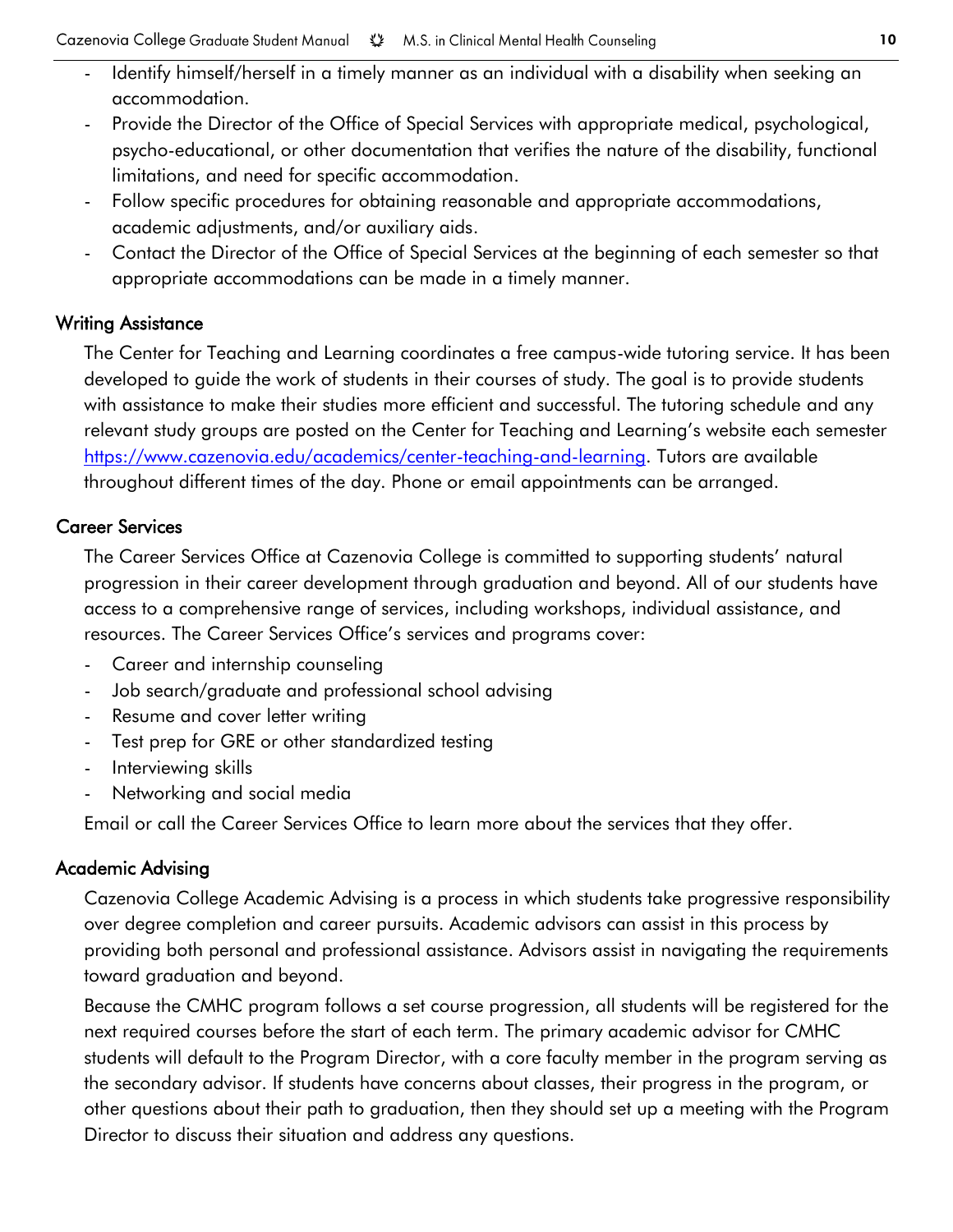# Program Director Progress Review Meetings

All students enrolled in the CMHC graduate program will have a required progress review meeting with the Program Director. These meetings will be scheduled to take place at the end of the spring term or early summer during the first year of the program, after students complete their first two oncampus terms.

These degree progress review meetings are intended to be a constructive space for students and the Program Director to check-in about academic progress, review any areas of concern, share resources, express feedback about the program, and chart a path forward to graduation and licensure.

# Graduate Financial Aid and Funding

# Tuition and Fees for Fall 2021 M.S. CMHC

To maintain consistency of tuition costs throughout the terms in this graduate degree program, the flat tuition rate per year is split evenly into semester bills. The billing will be divided evenly by semester regardless of the number of credits that students are enrolled in, unless they drop below the credits assigned for full-time course progression.

| M.S. CMHC Cohort 2021-2023<br><b>Tuition and Fees Schedule</b> |          |                                 |                           |  |
|----------------------------------------------------------------|----------|---------------------------------|---------------------------|--|
|                                                                |          |                                 |                           |  |
|                                                                | Tuition  | Graduate<br><b>Program Fees</b> |                           |  |
| Year 1                                                         | \$14,982 | \$800                           | <b>Total Program Cost</b> |  |
| Year 2                                                         | \$14,982 | \$800                           |                           |  |
| <b>Full Program</b>                                            | \$29,964 | \$1600                          | \$31,564                  |  |

# Federal Financial Aid Options

Federal financial aid is available to eligible graduate students through the Free Application for Federal Student Aid (FAFSA) application.

- Cazenovia College's school code is: 002685.
- Students are encouraged to use the Data Retrieval Tool (DRT) when completing their FAFSA application to provide more accuracy and less paperwork.
- All graduate level students are considered independent and are not required to provide parent income information, no matter their age.

You can learn more on the Graduate Financial Aid page of the website: <https://www.cazenovia.edu/academics/graduate/graduate-financial-aid>

For resources and information about how to apply for federal financial aid as a graduate student, please visit the Federal Student Aid website:

<https://studentaid.gov/resources/prepare-for-college/checklists/grad-school>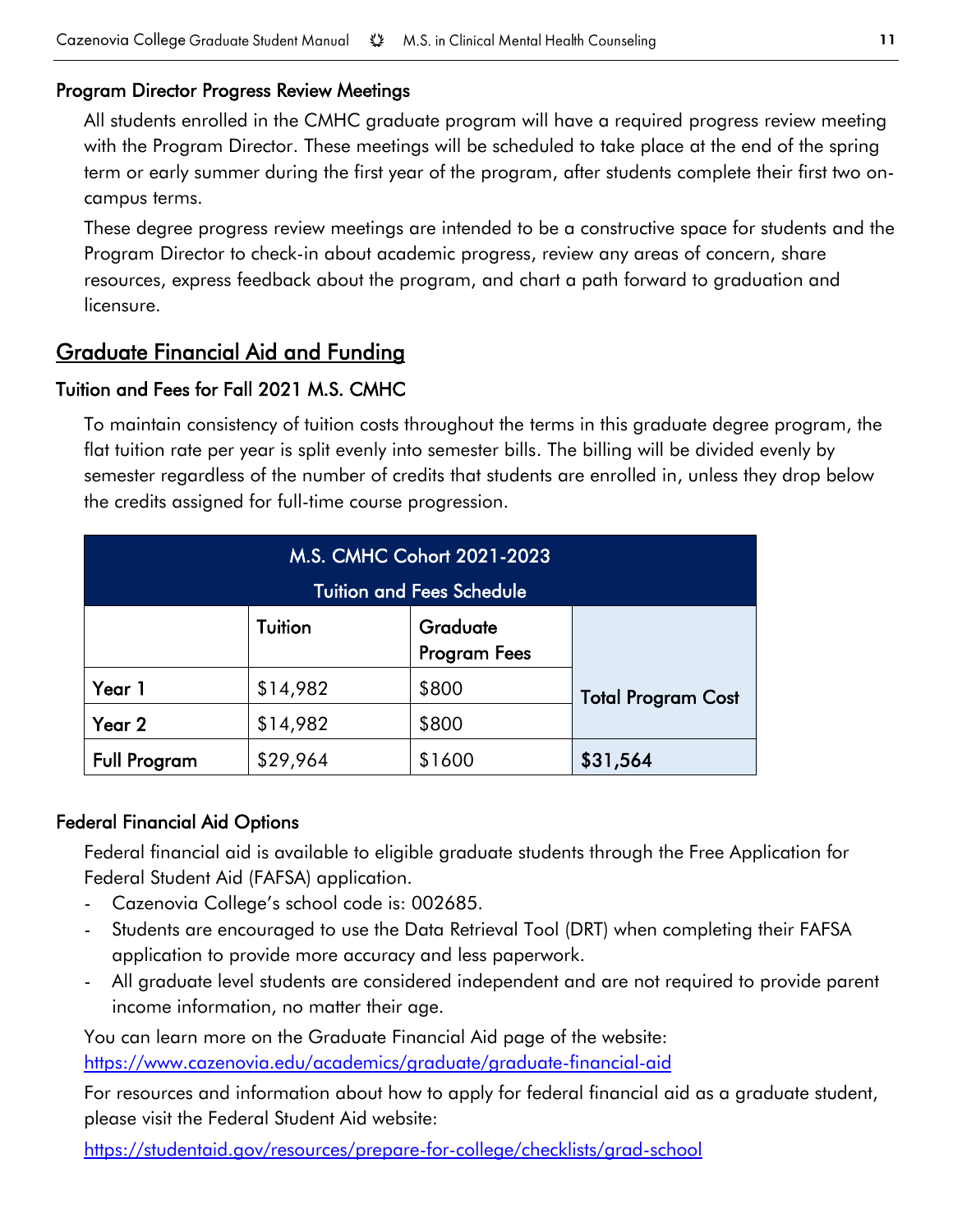# Private Education Loans

It is recommended that the student review their borrowing options through the Federal loan programs first and then consider the private loan options as an alternative only if truly necessary.

Private education loans are funded by private lending institutions and require a separate loan application, which can usually be completed online. Most private loans have variable interest rates based on a borrower's and co-borrower's credit history and begin to accrue interest immediately. Some lenders may require payments while the student is enrolled. Private loan amounts are limited to the total cost of attendance as determined by the Financial Aid Office, less any financial assistance received. Some private lenders also limit the cumulative borrowing for a student which may affect the amount the student is qualified to borrow annually.

# Cashnet Monthly Payment Plan

Cazenovia College offers students the option of paying with an interest-free monthly payment plan spreading payments over 10 months for the academic year, or 5 months for the semester. There is a required enrollment fee of \$55 for the 10 month plan and \$35 for the 5 month plan. Payments for the 10 month plan as well as the 5 month plan begin in July, and payments for the spring 5 month plan begin in December. For additional information, please call our Enrollment Services Office at 315-655-7292.

Graduate students planning to utilize the Cashnet Monthly Payment Plan can set this up at the following link:<https://commerce.cashnet.com/cazenoviapay>

# Academic Withdrawal and Course Completion Policies

# Add/Drop Period

Students have the option to add or drop a course with academic advisor approval during the first week of the semester with no financial penalty. Because the M.S. CMHC program follows a set progression of courses, dropping a course is not common or advised. Please reach out directly to the Program Director to discuss the implications of adding or dropping a course.

Please note that you must request to be dropped from your courses if you decide not to attend in the semester that you registered for. You will not be automatically dropped or withdrawn.

#### Academic Withdrawal Policy

If a course withdrawal is necessary, then M.S. CMHC students must request a course withdrawal in writing to the Program Director. A grade of "W" will be recorded for the dropped course on the transcript. The withdrawal policy is emailed to all enrolled students at the beginning of each semester, which will also list the last day to withdraw from a course.

For students who have federal student loans, please be advised that reducing your course load during a semester could result in your adjusted enrollment status being reported to the National Student Loan Data System (NSLDS). This may initiate the repayment process for your federal student loans or affect qualifications for other educational loan programs.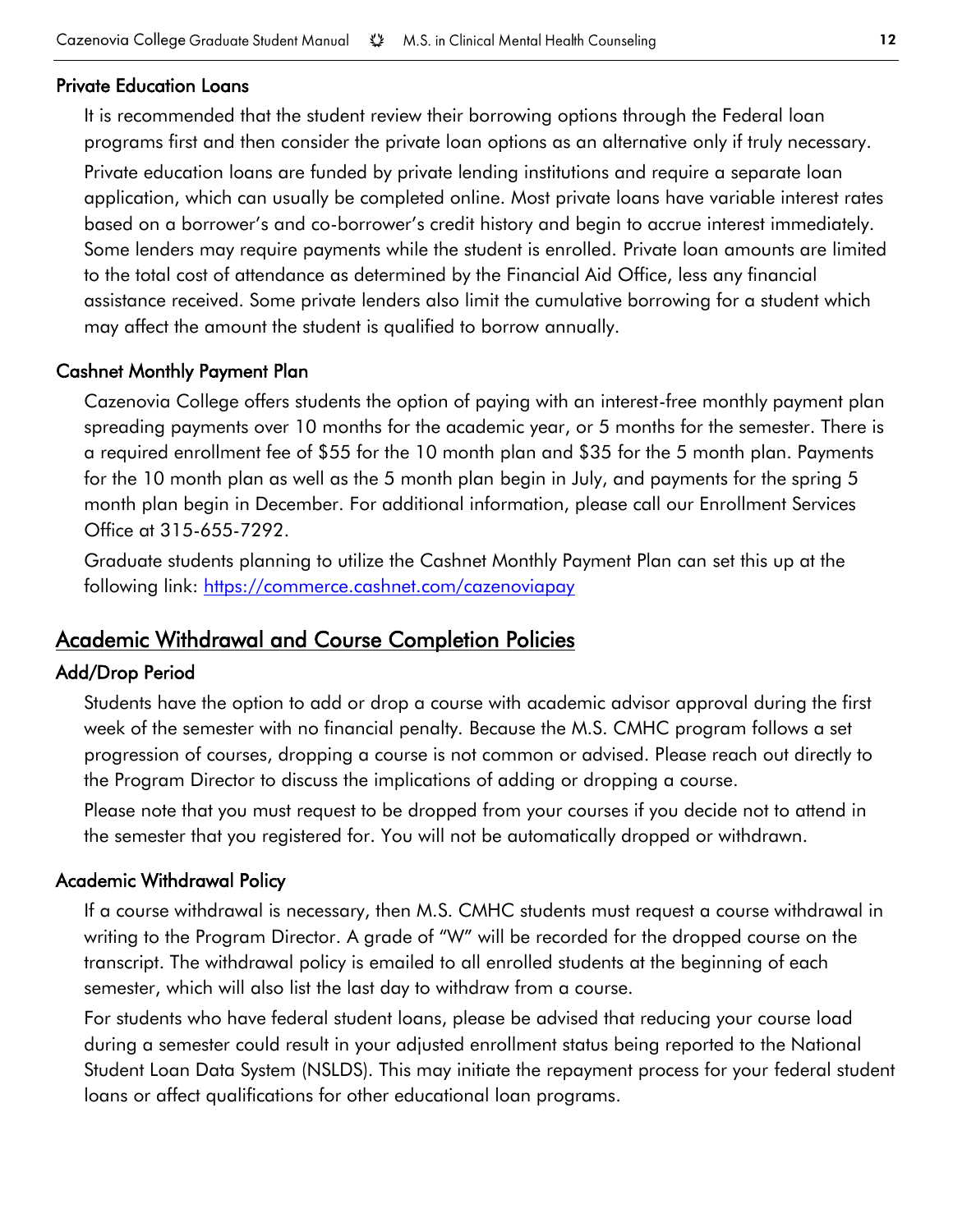# Incomplete Grades

When students are prevented from completing the work of a course within the regularly scheduled term because of circumstances beyond their control, an "I" (incomplete) grade may be awarded. It is encouraged that the instructor document to the student the scope of the missing work and any deadlines pertaining thereto. The instructor may give an extension of up to six weeks in the following term. If the student fails to complete the missing work by the end of this extension period, a grade of "F" is automatically recorded.

# Leave of Absence Policy

Eligible students may be approved for a one-year leave of absence in the M.S. CMHC program at Cazenovia College, allowing for readmittance to the college without reapplying through the graduate admissions process. Such scenarios include approved academic experiences, unanticipated family or personal circumstances, and documented medical situations. If the leave is for a period longer than one year, the student will need to withdraw from the College and be readmitted through the graduate admissions process. For additional information on an approved leave of absence please contact the Office of Academic Affairs. Students who are federal financial aid recipients will need to consult with the Enrollment Services Office regarding possible impacts.

# Refund Policy

Refunds for institutional charges are made only after an official withdrawal has been completed. All refunds are based on the official withdrawal date noted on the request. Withdrawal forms are available in the Enrollment Services Center and must be completed via the Enrollment Services Center. All refunds are based on the official withdrawal date noted on the withdrawal form. The refund generally only includes only tuition for graduate students. The refund policy is emailed to all enrolled students at the start of each semester. You can review the full policy online: <https://www.cazenovia.edu/academics/catalog/withdrawalrefund-policy>

# Academic Policies and Classroom Behavior

# Grading Scale

| Letter<br>Grade | 100 Point Scale or C+<br>Percentage |      | 77 - 79   |
|-----------------|-------------------------------------|------|-----------|
| A               | $94 - 100$                          | C    | 74 - 76   |
| $A -$           | $90 - 93$                           | $C-$ | $70 - 73$ |
| $B +$           | $87 - 89$                           | D+   | $67 - 69$ |
| B               | 84 - 86                             | D    | $65 - 66$ |
| В-              | $80 - 83$                           |      | < 65      |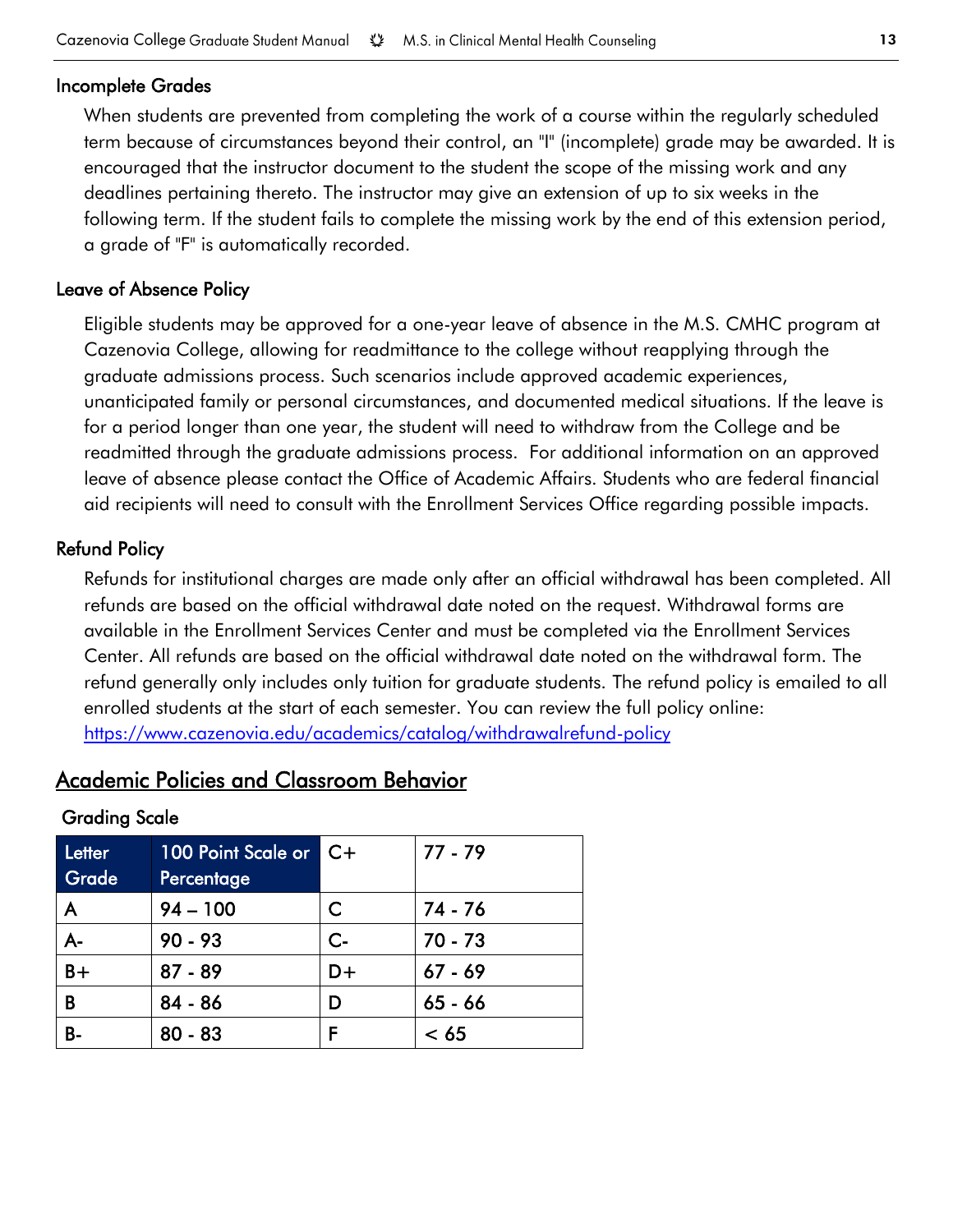# Failing a Course

In the CMHC program, failing a course can be detrimental to a student's ability to complete the degree because all courses are required to complete the program and qualify for NYS licensure. Course are offered on a set annual progression aligned to the NYS and CACREP requirements. Failing or withdrawing from a course would mean that a student must find a way to make up the requirement the following year or through an outside NYSED approved M.S. CMHC program. Faculty are able to offer independent study sessions for students who need to fulfill specific requirements, but they do so at their own discretion, and are not obligated to provide opportunities for students to retake failed or withdrawn course.

#### Academic Honesty

Academic success calls for strenuous individual and group efforts to progress intellectually. The academic measure of a college career is in the level of knowledge, skills, and intellectual maturity achieved during completion of a degree program. One of the most important aspects of a successful college experience is maintaining academic honesty and integrity. College faculty and the Office of Academic Affairs are responsible for maintaining standards of academic honesty.

Plagiarism will not be tolerated in graduate level courses. Make sure you know what plagiarism is and how to avoid it. A description of plagiarism and other forms of academic dishonesty are to be found at [https://www.cazenovia.edu/academics/academic-policies/other-academic](https://www.cazenovia.edu/academics/academic-policies/other-academic-policies/academic-honesty)[policies/academic-honesty](https://www.cazenovia.edu/academics/academic-policies/other-academic-policies/academic-honesty)

#### Penalties for acts of academic dishonesty

- First Offense A student who has a first offense of academic dishonesty will receive an "F" on the essay, quiz, paper, or project in question. The student may also be required to attend a session on academic dishonesty.
- Second Offense The sanction for a second offense is failure of the course involved. There may be additional sanctions such as tutoring sessions or other measures that the Vice President for Academic Affairs and Program Director deem appropriate.
- Third Offense Ordinarily, the sanction for a third offense of academic dishonesty is permanent expulsion from the college and failure of courses in progress.

# Inappropriate Classroom Behavior Policy

Unruly or ill-mannered behavior is inappropriate in any instructional setting, including in the classroom, virtual learning environments, Canvas, presentations/workshops, etc. When an instructor finds that the student's behavior is not conducive to an appropriate instructional environment, the instructor has the right to ask the student to leave the instructional setting. Should the same student again exhibit inappropriate behavior, the student will be asked to leave the instructional setting and the faculty member has the right to require the student speak to the Vice President for Academic Affairs to resolve instructional setting behavioral issues. The Vice President of Academic Affairs, among other things, may advise that the student at fault be dropped from the course with a grade of "W" or a failing grade if the behavior does not change.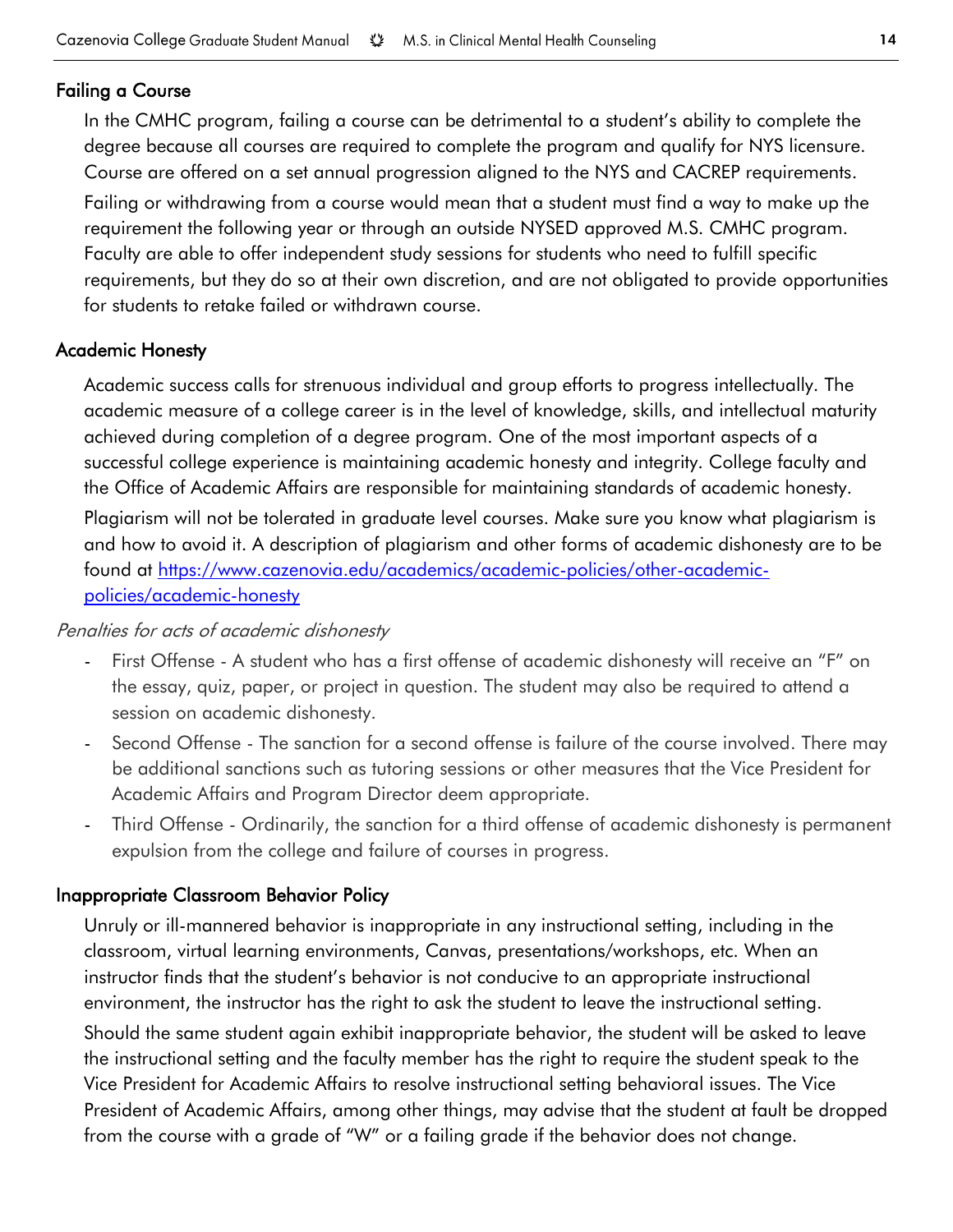Students who have exhibited inappropriate behavior in several instances may be involuntarily withdrawn from the college. The Vice President for Academic Affairs, in consultation with the student's academic advisor, Program Director, Dean for Student Life, the Registrar, and other pertinent campus entities will make the involuntary withdrawal determination.

#### Guidelines for Acceptable Classroom Behavior

Cazenovia College has the authority to protect its own educational purposes and community by taking suitable action against any student who violates College regulations in connection with classroom behavior.

Good manners provide the foundation for proper classroom behavior. Stated another way, Cazenovia College students, regardless of the many perspectives they may bring to a given class, are expected to be courteous while in the classroom. Notably, students must be open to and respectful of the learning process in the classroom, even when their own beliefs or views conflict with course content. When unacceptable classroom behavior is exhibited, instructors may take appropriate actions to bring such behaviors to a halt. These unacceptable classroom behaviors include, but are not limited to:

Students continuing to talk after being asked by the instructor to stop; students using vulgar, obscene, or other inappropriate classroom language or gestures; students making disparaging remarks or making slurs based on age, religion, race, creed, ethnicity, gender, nationality, disability, or sexual orientation; student tardiness and disruptive classroom entrances; students packing up book and/or belongings before class is dismissed; students using their cell phones in a disruptive manner during class; students using tobacco or vaping in an instructional setting; students inappropriately using computer or other technology in a disruptive way; students verbally indicating dissatisfaction with an activity, assignment, or grade; students sleeping in class or other inattentive behavior.

More serious classroom transgressions include, but are not limited to:

Students coming to class under the influence of alcohol or drugs; student-to-student anger; student-to-faculty anger; verbal assault; physical assault; sexual harassment

#### Attendance and Participation

Both your attendance and your full participation in classes demonstrate your commitment to the therapeutic profession, professional readiness, respect for your education, respect for your colleagues and classmates, and most importantly respect for yourself as a developing professional. Attendance is expected. Therefore, instructors reserve the right to deduct points from a student's final grade when this level of professionalism has not been reflected in meeting the requirements as outlined a course syllabus. Students are expected to complete and submit all assignments by the due dates outlined in the course schedule. Students are therefore responsible for the following:

- Attending every meeting of every class. Students not in class are considered absent. Students who do not meet the attendance requirements in a given class may not be able to complete that class successfully.
- Knowing and following the attendance policy of each class in which they enroll.
- Knowing there are no automatically "excused" absences to attend athletic events, field trips or any other reason. Students who face a conflict between class attendance and other needs (for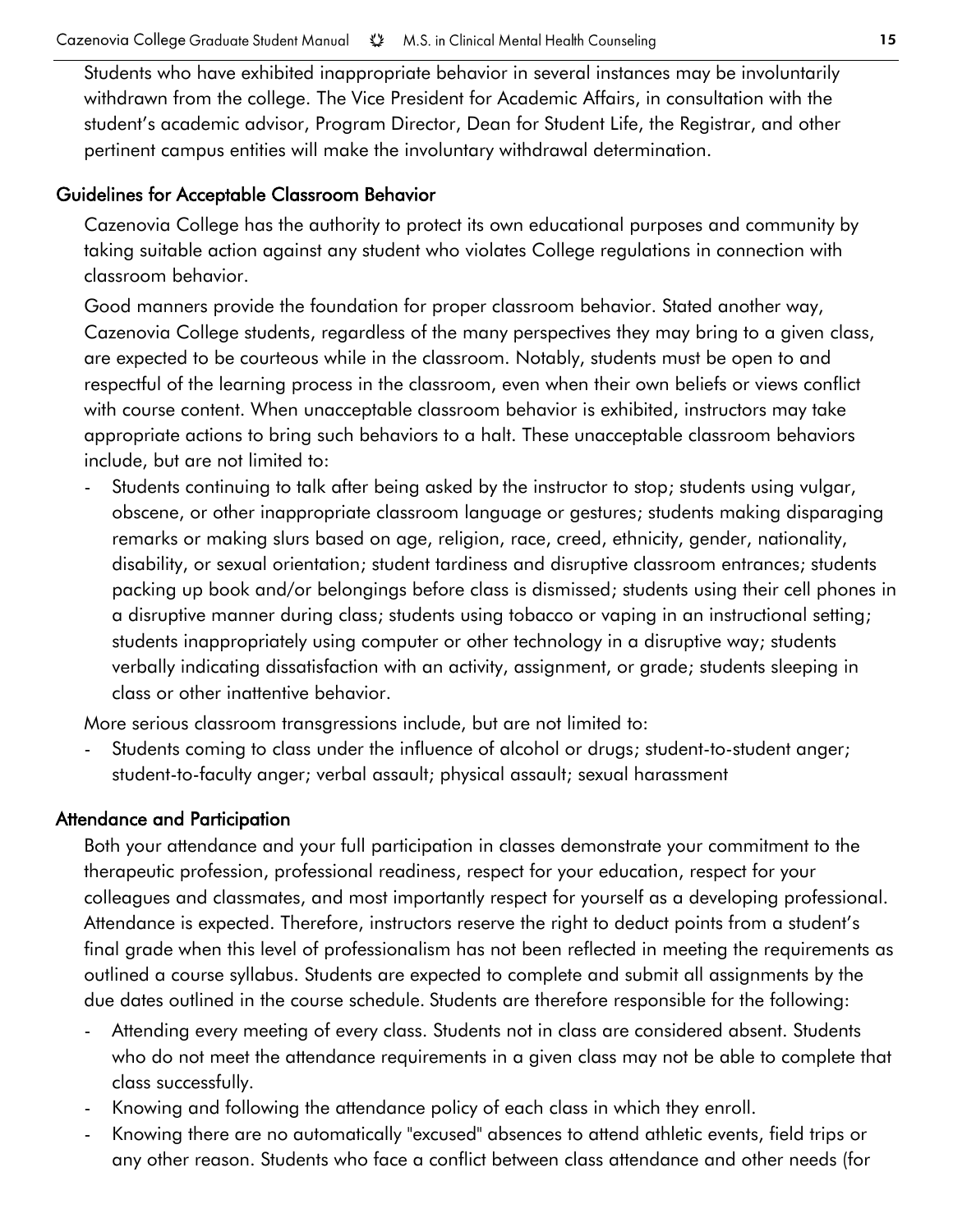example, illness, serious family crisis) must notify the instructor in advance. When advance notice is impossible, the instructor must be contacted as soon as possible. There is no situation where the failure to contact the relevant faculty member is excusable. No one except the faculty member in charge of a class may excuse an absence.

- All coursework and making arrangements to complete any coursework missed including assignments, tests, exams, lecture notes, etc.
- Scheduling appointments and other responsibilities so they do not conflict with classes.
- Absences in excess of 2 days may be reported to the Program Director.

# Virtual Learning Expectations

Because the winter and summer courses in the M.S. CMHC program will be offered online, students need to be comfortable with the virtual learning environment and follow basic expectations for successful online learning.

- Students need to have access to reliable internet service to participate in online classes, utilize Canvas and other online tools, and attend other virtual sessions or meetings.
- Students should maintain the same standards of conduct outlined in the Classroom Behavior sessions. Students are expected to be attentive, present, and engaged in all aspects of virtual learning.
- Students should secure an appropriate setting that is conducive to learning and participating in online classes, particularly for any live sessions in synchronous virtual courses.
- Students are responsible for learning how to access and fully utilize online learning tools.
- Resources and troubleshooting assistance for online learning tools can be found on the Information & Communication Technologies (ICT) page of myCaz: <https://mycaz.cazenovia.edu/resources/ict/Pages/default.aspx>

# Privacy Rights

The Family Educational Rights and Privacy Act (FERPA) affords students certain rights with respect to their education records. These rights include:

- The right to inspect and review the student's education records within 45 days of the day the Cazenovia College receives a request for access.
- The right to request the amendment of the student's education records that the student believes are inaccurate or misleading.
- The right to consent to disclosures of personally identifiable information contained in the student's education records, except to the extent that FERPA authorizes disclosure without consent. One exception, which permits disclosure without consent, is disclosure to school officials with legitimate educational interests. A school official is a person employed by the college in an administrative, supervisory, academic or research, or support staff position (including law enforcement unit personnel and health staff); a person or company with whom the college has contracted.
- Students desiring further information or wishing to waive their right to privacy by naming authorized persons should contact the Enrollment Services Center.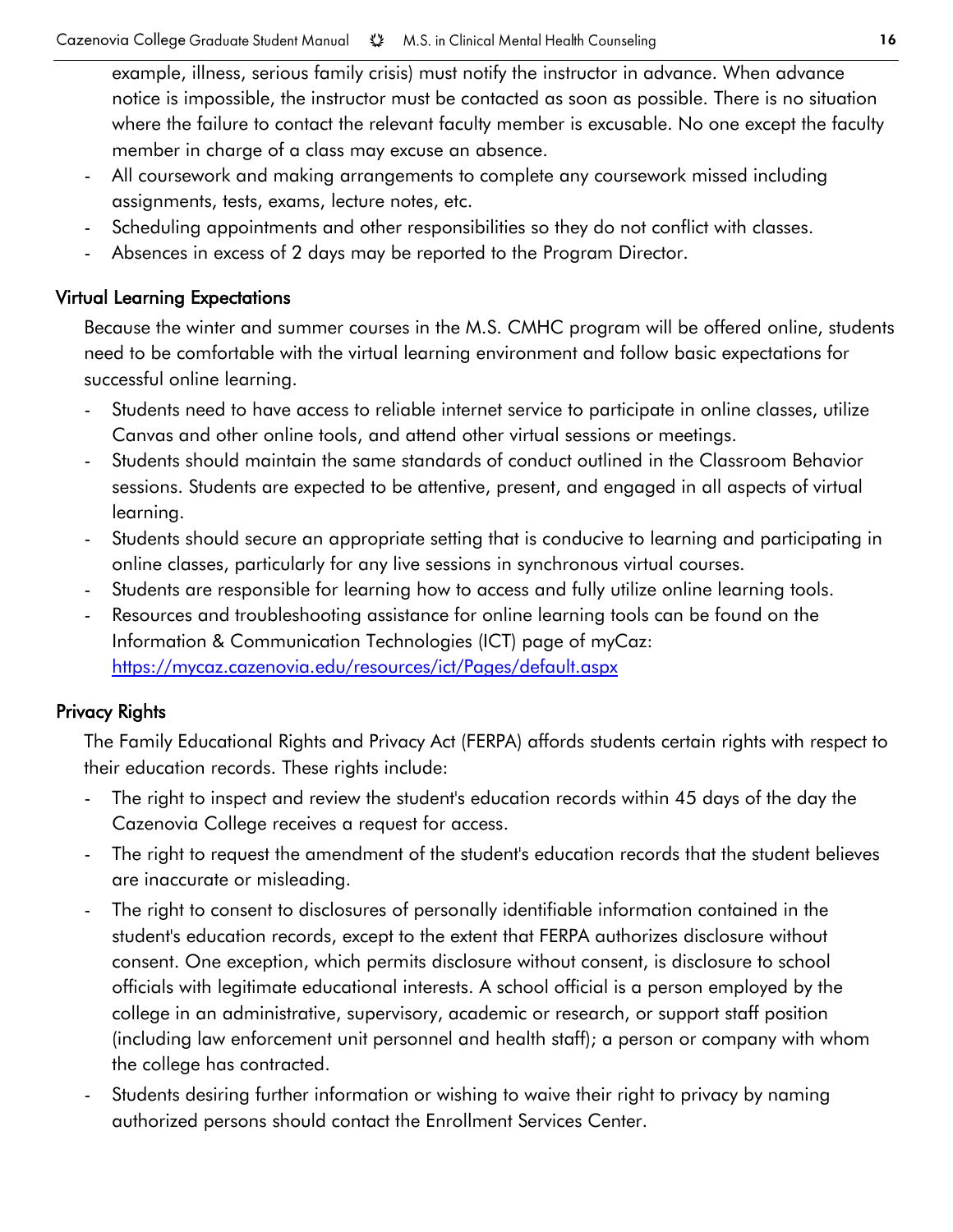# Program Information

#### Curriculum and Course Overview

The Master of Science in Clinical Mental Health Counseling program is full time, requiring completion of 60 credits. The program is designed to be completed in two years: averaging 12 credits each semester and 12 credits over the two summers. The curriculum is designed to lead to eligibility to apply for a limited permit and eventual full licensure as a mental health counselor in New York State. The 60 credits include 24 credits of foundations of professional counseling, 21 credits of clinical mental health counseling courses, and 15 credits of clinical experience. The clinical experience includes 3 credits of practicum (100 hours of supervised counseling experience), and 12 credits of internship (600 hours of supervised counseling experience). Below is the full course list and progression, term breakdown, and credit allocation:

| Term I (August - December)                                                       |        | Term I (December - January)                                                                                                       |        |
|----------------------------------------------------------------------------------|--------|-----------------------------------------------------------------------------------------------------------------------------------|--------|
| Course Number and Title                                                          | G.     | Course Number and Title                                                                                                           | Cr.    |
| CMHC 510 Life Planning and Career Development                                    | 3      | CMHC 570 Professional and Ethical Foundations of<br>Counseling                                                                    | 3      |
| CMHC 520 Principles of Counseling                                                | 3      |                                                                                                                                   |        |
| CMHC 530 Multicultural Counseling                                                | 3      |                                                                                                                                   |        |
|                                                                                  |        | <b>Term I Credit Total</b>                                                                                                        | 12     |
| Term 2 (January - May)                                                           |        | Term 2 (June - July)                                                                                                              |        |
| Course Number and Title                                                          | G.     | Course Number and Title                                                                                                           | Cr.    |
| CMHC 540 Advanced Counseling Theory and Practice                                 | 3      | CMHC 580 Foundations of Mental Health Counseling                                                                                  | 3      |
| CMHC 550 Group Counseling                                                        | 3      | CMHC 560 Counseling Special Populations: Children<br>and Adolescents                                                              | 3      |
| CMHC 590 Practicum Mental Health Counseling                                      | 3      |                                                                                                                                   |        |
|                                                                                  |        |                                                                                                                                   |        |
|                                                                                  |        | <b>Term 2 Credit Total</b>                                                                                                        | 15     |
| Term 3 (August - December)                                                       |        | Term 3 (December - January)                                                                                                       |        |
| Course Number and Title                                                          | G.     | Course Number and Title                                                                                                           | Cr.    |
| CMHC 610 Internship in Mental Health Counseling I                                | 6      | CMHC 670 Life Span Development                                                                                                    | 3      |
| CMHC 620 Diagnosis and Treatment Planning                                        | 3      |                                                                                                                                   |        |
| CMHC 660 Research and Statistics                                                 | 3      |                                                                                                                                   |        |
|                                                                                  |        | <b>Term 3 Credit Total</b>                                                                                                        | 15     |
|                                                                                  |        |                                                                                                                                   |        |
| Term 4 (January - May)                                                           |        | Term 4 (June - July)                                                                                                              |        |
| Course Number and Title                                                          | Cr.    | Course Number and Title                                                                                                           | Cr.    |
| CMHC 640 Internship in Mental Health Counseling II<br>CMHC 650 Crisis Counseling | 6<br>3 | CMHC 680 Introduction to Family Counseling<br>CMHC 690 Topics in Counseling Dual Diagnosis:<br>Substance Abuse and Mental Illness | 3<br>3 |
| CMHC 630 Assessment in Counseling                                                | 3      |                                                                                                                                   |        |
|                                                                                  |        | <b>Term 4 Credit Total</b>                                                                                                        | 18     |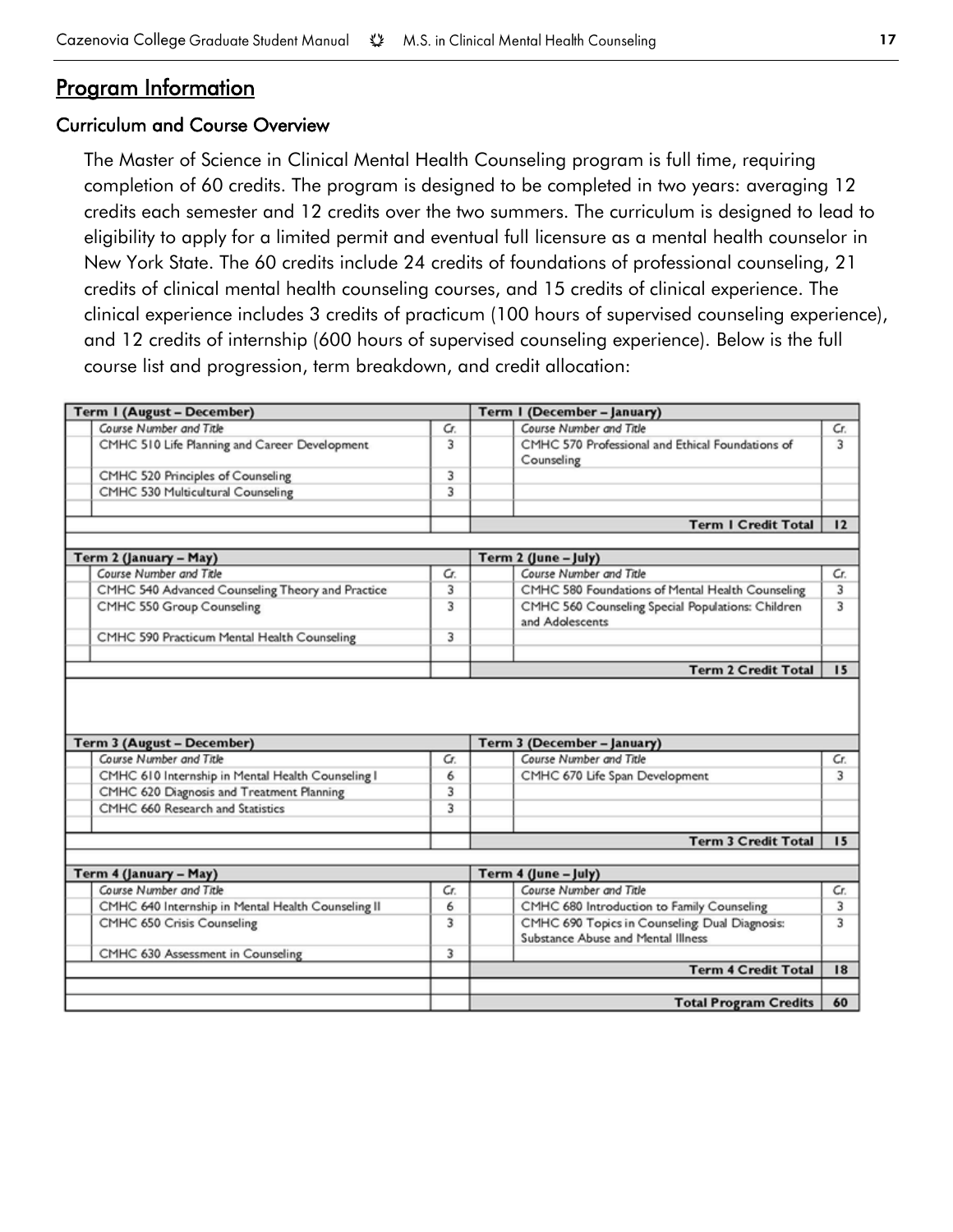# Sensitive Content Disclaimer

Clinical Mental Health Counseling coursework and fieldwork focus on various topics including those related to trauma, abuse, and crisis. Given the sensitive and challenging nature of the material discussed, it is imperative that there be an atmosphere of trust and safety in the classroom and field site. It is critical that each class member and instructor show respect for all worldviews. It is expected that some of the material presented in this program and/or client issues may evoke strong emotions, please be respectful of other emotions and be mindful of your own. Be sure to discuss challenging content and emotions with your faculty member and site supervisor who can outline ways to manage the situation or refer you to the appropriate source.

# Course Descriptions

All course descriptions are also available online: [https://www.cazenovia.edu/academics/graduate/clinical](https://www.cazenovia.edu/academics/graduate/clinical-mental-health-counseling/course-descriptions-ms-clinical-mental-health)[mental-health-counseling/course-descriptions-ms-clinical-mental-health](https://www.cazenovia.edu/academics/graduate/clinical-mental-health-counseling/course-descriptions-ms-clinical-mental-health)

# CMHC 510 Life Planning and Career Development (3 credits)

Assists counselors and others in various work settings to attain knowledge and skills essential in helping individuals to consider possible careers and lifestyle options. Approaches to career development, sources of informational materials, and the life planning needs of a particular clientele are emphasized.

# CMHC 520 Principles of Counseling (3 credits)

The purposes of this course are to provide students with an understanding of the major theories of counseling and their related techniques and apply theoretical material to case studies. Students will be exposed to an overview of current approaches to psychological counseling, including psychodynamic, existential-humanistic, cognitive-behavioral, and systems approaches. Emphasis is on both theory and practical applications of the various approaches. Through lectures, class discussions, readings, videos, writings, experiential exercises and role play situations, students will be encouraged to examine the various theories and to integrate them into their own style of counseling.

# CMHC 530 Multicultural Counseling (3 credits)

This course serves as an introduction to the field of multicultural counseling. It is designed to allow students to explore ways in which their own culture forms their worldview and how this worldview may impact the counseling process. Students will also learn about impact of culture on behavior and how to use that knowledge to increase effectiveness in counseling individuals from other cultures.

# CMHC 540 Advanced Counseling Theory and Practice (3 credits)

This course is a supervised experience in counseling through role-playing, recorded interviews, observation analysis, evaluation of interviewing techniques.

# CMHC 550 Group Counseling (3 credits)

This course provides a basic introduction to group process and group counseling. The class will blend theory with practice during the semester by meeting as an experimental group. The course will explore various theoretical approaches to group practice as well as the four group work specializations developed by the Association for Specialists in Group Work: task, psychoeducational, counseling, and psychotherapy. Ethical codes for group counselors will be reviewed and issues explored.

# CMHC 560 Counseling Special Populations: Children and Adolescents (3 credits)

- This course provides specialized knowledge and skills training in counseling children and adolescents. Students will learn to assess behavior and incorporate developmentally, ethnically, legally, and gender appropriate strategies and techniques to meet the needs of counseling children and adolescents. Students will examine various theoretical, behavioral, and play therapy techniques for counseling children and adolescents.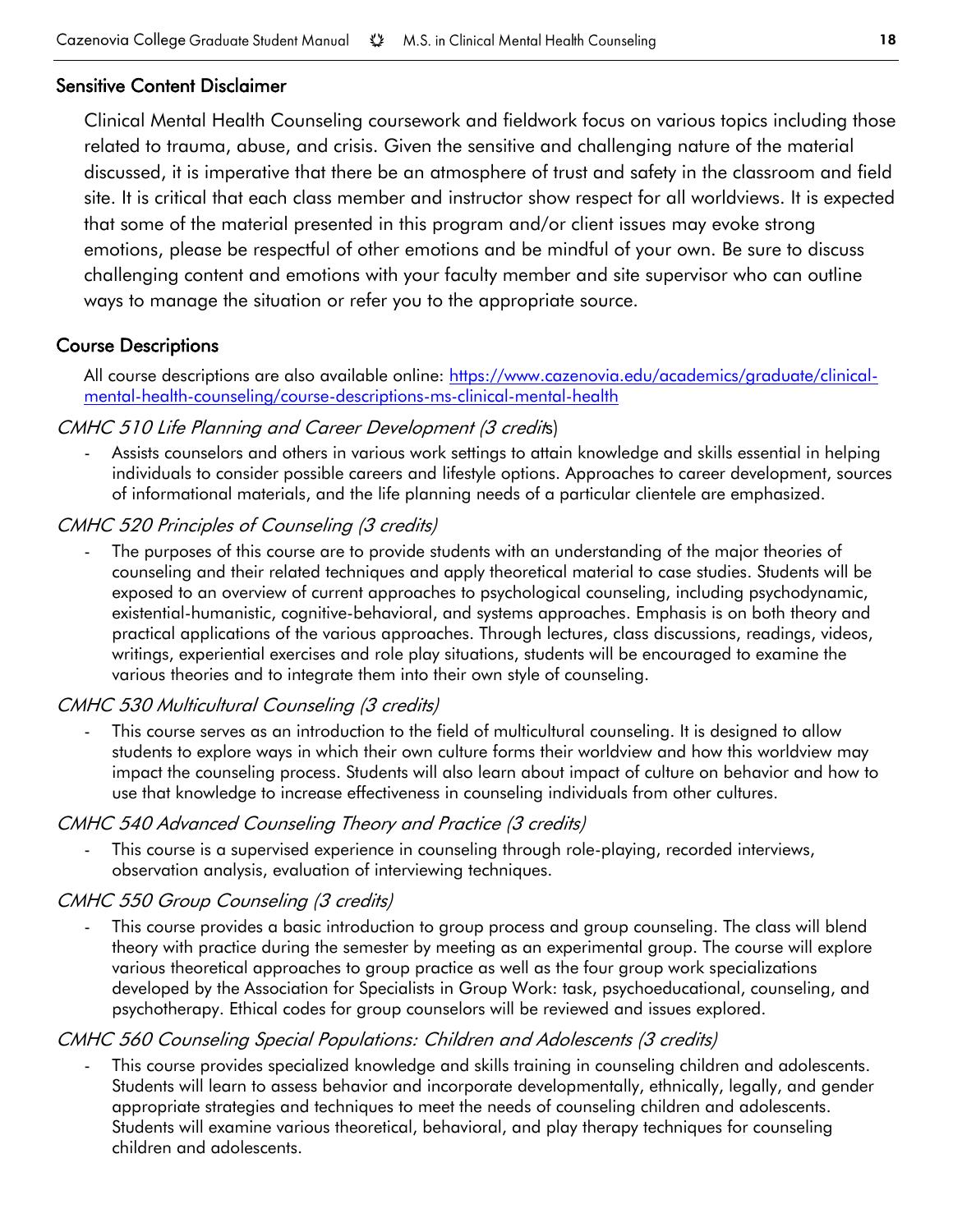# CMHC 570 Professional and Ethical Foundations of Counseling (3 credits)

This course is designed to provide students with an introductory view into the counseling profession. This course will provide an understanding of aspects of professional functioning in counseling including history, roles, organizational structures, ethics, standards, and credentialing.

# CMHC 580 Foundations of Mental Health Counseling (3 credits)

- This course explores the issues of mental health service delivery in a mental health setting. The course will focus on knowledge of the principles and practices of ethical standards of the counseling profession, as well as the role and function of the mental health counselor within a community agency setting. Students will be exposed to current professional issues within the field of counseling and psychology.

# CMHC 590 Practicum Mental Health Counseling (3 credits)

This course provides opportunities to integrate your learning so far from your counseling program and for many of you provides an initial counseling experience. The primary goals are for you to learn to listen therapeutically, provide the core conditions of counseling as well as additional client care, develop selfawareness related to these roles, and integrate this self-awareness and basic skills into the person you are becoming as counselor. Your willingness to gain the self-awareness, self-development and skills necessary to be an effective counselor is an important part of this course. Therefore, the course emphasizes counselor self-awareness and self-development, while focusing on your ability to interact effectively in therapeutic relationships. You will learn from and grow through each other's experiences, as well as your individual experiences. As you share your experiences, thoughts and reactions with your peers as well as your instructor, you will also benefit from the group's combined experience. Your openness to learning, sharing your experiences, sharing your thoughts and feelings, and joining your peers in giving and receiving feedback will be required for your learning and that of your peers. Of course, a significant part of your learning through this course comes from your client service. Your care and service to your clients should be your first priority. Dedicate yourself to be the very best counselor you can be for your clients at this time. Be self-reflective and open to learning and sharing, and your skill development will follow.

# CMHC 610 Internship in Mental Health Counseling I (6 credits)

Internship I is the first course in a two-semester internship sequence that is part of the Clinical Mental Health Counseling. This course complements the 300 hours of supervised practical experience to be gained concurrently at the student's field work placement in a mental health counseling setting during the fall semester. The course will focus on the integration of didactic learning with the actual experience of counseling in a practicum setting by addressing specific topics, practicum experiences and counseling cases. Topics addressed will include assessing and negotiating learning needs; understanding the nature and culture of the internship site; the professional role of the counselor; developing one's identity as a counselor-in-training; the role of supervision, the counseling relationship, ethical and multicultural issues; and other topics relevant to the field settings in which students are placed. As the semester progresses and students begin to counsel individual clients and groups, supervision of cases will focus on counseling skills, case conceptualization, treatment planning, intervention strategies and termination. Students spend a minimum of 16-20 hours a week in a college or community agency setting approved by the Program Director.

# CMHC 620 Diagnosis and Treatment Planning (3 credits)

This course examines the diagnosis of mental disorders through extensive review of the current edition of the Diagnostic and Statistical Manual, 5th edition, text revision (DSM-5-TR) and related information. This course provides a framework for understanding the range of personality and behavioral disorders as presented in the DSM-5-TR. Emphasis is given to the principles and practices that relate to psychopathology, DSM-5 diagnosis, etiology and assessment, systematic treatment planning, interviewing, and short- and long-term interventions.

# CMHC 630 Assessment in Counseling (3 credits)

This course is designed to provide and introduction to the principles, concepts, methods, and applications of assessing human experience and behavior for counseling purposes. Topics included for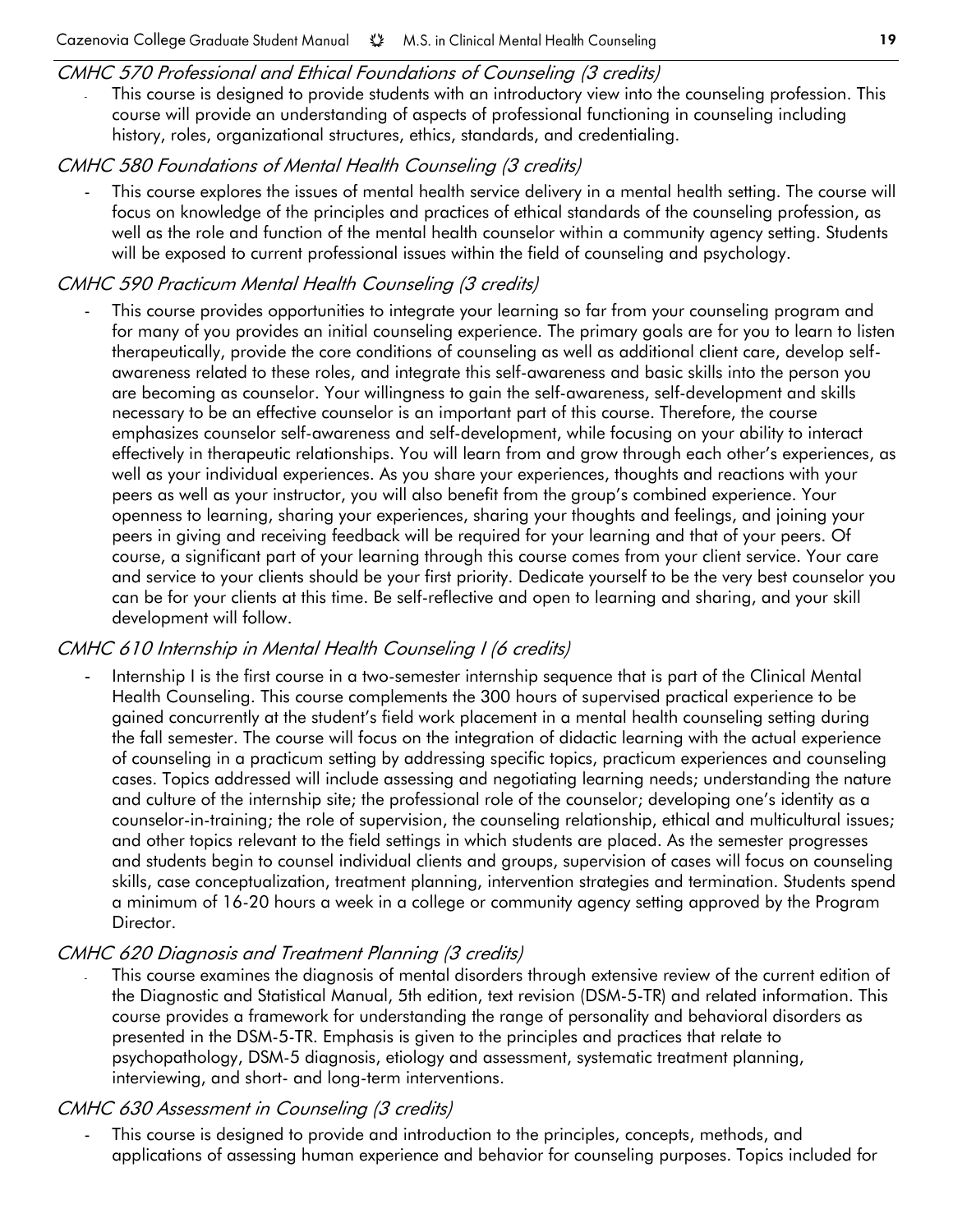study in this course include the history and philosophy behind measurement and assessment in counseling, statistical concepts, and common assessment formats for measuring constructs such as personality, pathology, achievement and aptitude, and career interests. The required assignments focus on the themes of assessment critique, administration and interpretation of assessment results, and incorporating assessment results into work with clients and students.

#### CMHC 640 Internship in Mental Health Counseling II (6 credits)

This is the second course in a two-semester internship sequence that is part of the Clinical Mental Health Counseling program. This course complements the 300 hours of supervised practical experience to be gained concurrently at the student's field work placement in a mental health counseling setting during the spring semester. The course will focus on the integration of didactic learning with the actual experience of counseling in an agency setting by addressing specific topics, internship experiences and counseling cases. Topics addressed will include assessing and negotiating learning needs; understanding the nature and culture of the internship site; the professional role of the counselor; developing one's identity as a counselor-in-training; the role of supervision, the counseling relationship, ethical and multicultural issues; licensure requirements and other topics relevant to the student's field placements. As the semester progresses and students begin to counsel individual clients and groups, supervision of cases will focus on counseling skills, case conceptualization, treatment planning, intervention strategies and termination. This internship can be a continuation of the internship placement from Internship I. Students spend a minimum of 16-20 hours a week in a college or community agency setting with the required weekly supervision and approved by the Program Director.

#### CMHC 650 Crisis Counseling (3 credits)

This course focuses on the small- and large-scale crises in our current society. Crisis theory and intervention strategies will be explored. There is a special emphasis on suicidology, natural and manmade disasters, and crisis management in the schools. The course reviews issues related to response teams, government, non-profit and individual approaches.

#### CMHC 660 Research and Statistics (3 credits)

This course will introduce students to applied human research and enable them to understand counseling, psychology, and education-based research. Students will study research designs and critically analyze published research. Students will learn to develop relevant research questions, design appropriate research paradigms, search applicable literature, and write a preliminary research proposal.

# CMHC 670 Life Span Development (3 credits)

This course is designed for professionals who are intending to enter the counseling field. This course will help students to view their clients from a developmental perspective with the understanding that development does not take place in isolation; rather human development is embedded within and inseparable from the context of family, social network, and culture. This course is also designed to help counselors recognize the importance of individual and systemic influences on human development and emphasizes the role of service to others as essential to a sense of wellbeing and self-esteem.

# CMHC 680 Introduction to Family Counseling (3 credits)

- Course will introduce students to a family systems perspective regarding client issues brought to the counseling setting. Students will be introduced to the family development framework and common family issues across the family life cycle. The course will also include an introduction to theories of family therapy along with counseling strategies and techniques as well as research in family counseling and family functioning.

#### CMHC 690 Topics in Counseling: Dual Diagnosis: Substance Abuse and Mental Illness (3 credits)

This course will address a significant counseling issue, dual diagnosis. The focus will be on substance use and mental illness. This course will address an overview of the topics and then specifically investigate how dual Diagnosis should be assessed and treated.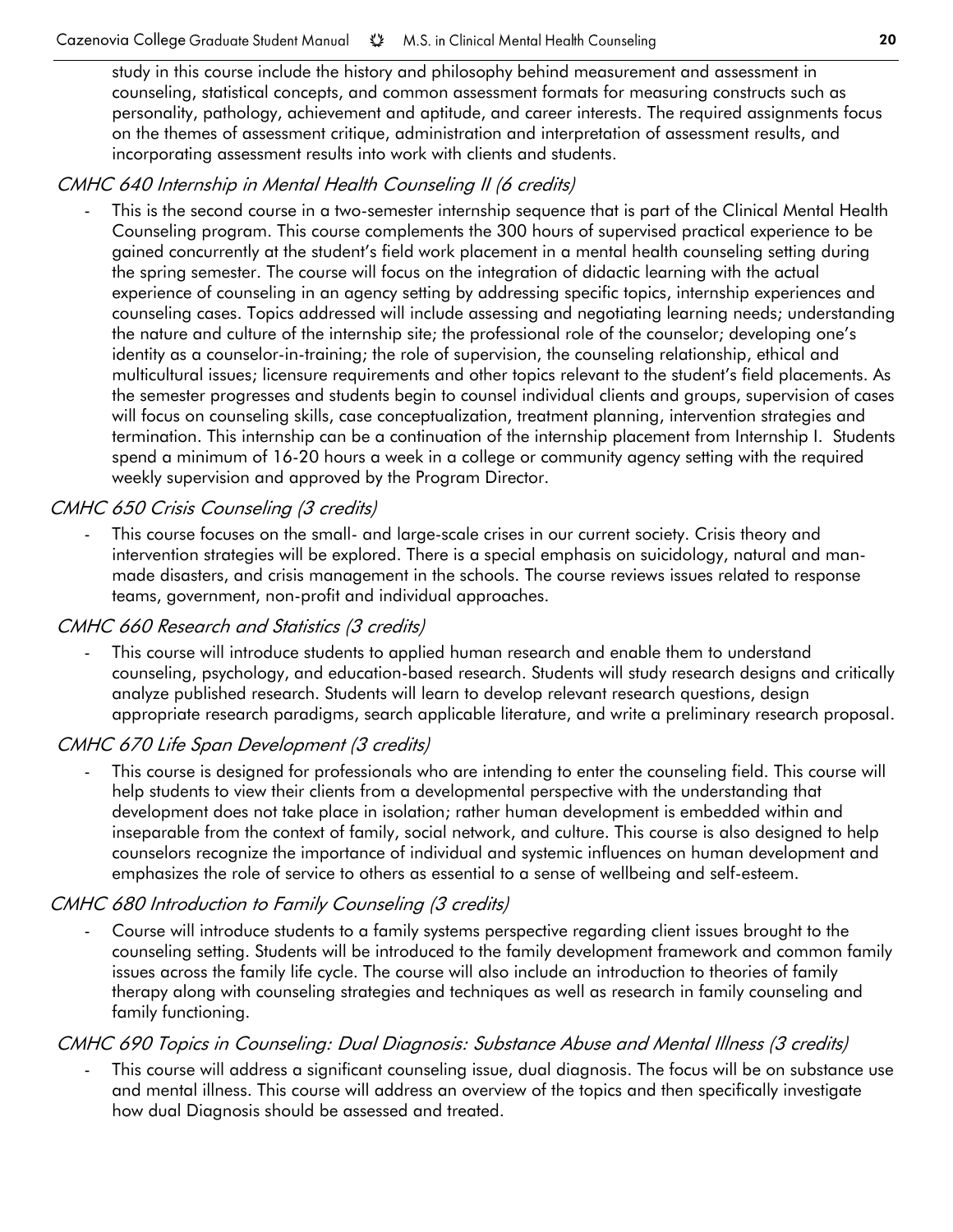# Internship and Practicum Guidelines

Graduate students in the Clinical Mental Health Counseling MS program at Cazenovia College have to complete both a practicum and internship to meet the NYS licensure standards. The practicum takes place over the course of one semester during the spring semester of the first year. The goal is to introduce students to the field and provide them with a foundation in counseling. It consists of 100 hours, with a minimum of 40 direct contact hours over the duration of the practicum and 1 hour of weekly supervision.

The internship takes place during the second year, the fall and spring semester. The internship hours are broken into the two semesters, 300 hours for each semester for a total of 600 internship hours. The direct contact hours are 120 each semester, a total of 240 direct contact hours with weekly supervision. Weekly time sheets will be submitted with the designated direct and indirect hours (see appendix).

Throughout a student's internship, site supervisors are required to meet with the interns for at minimum an hour each week. Site supervisors will review the student's weekly work, discuss skills, appropriate trainings and other topics related to the foundations of mental health counseling. The internship faculty instructors will meet with the students for an hour and a half each week for group supervision. While a student is in their practicum and internship courses, there will be requirements of audio/visual recordings. These audio/visual recordings will be used to assist students in reflecting on their techniques, skills, and areas of improvement.

Evaluations will be sent to site supervisors to assess progress at the middle and end of the semester (see appendix). Evaluations will be shared with students to discuss progress and areas of improvement. Students will also be required to complete a site evaluation at the end of the term.

Site supervisors must meet the necessary qualifications criterion as outlined by New York State Office of the Professions. This includes being registered and licensed in New York State as a physician, physician assistant, psychologist, mental health counselor, clinical social worker, or registered professional nurse or nurse practitioner who is competent in mental health counseling.

# Student Required Liability Insurance

All Clinical Mental Health Counseling graduate students are required to carry professional counseling liability insurance throughout the duration of their internship/practicum. Cazenovia College Clinical Mental Health Counseling students can join the American Counseling Association as a student member and obtain their liability insurance through their ACA membership. You can purchase this insurance here: [www.counseling.org](http://www.counseling.org/)

# **Expectations**

Cazenovia College Clinical Mental Health Counseling MS interns are expected to represent Cazenovia College in a professional manner during their field experiences. Students should exhibit the following:

- Appropriate dress and hygiene.
- Professional conduct in person, via email, phone calls, social media, and other contacts.
- Comply with agency requirements. In the event that these differ from program requirements, students should consult with both parties.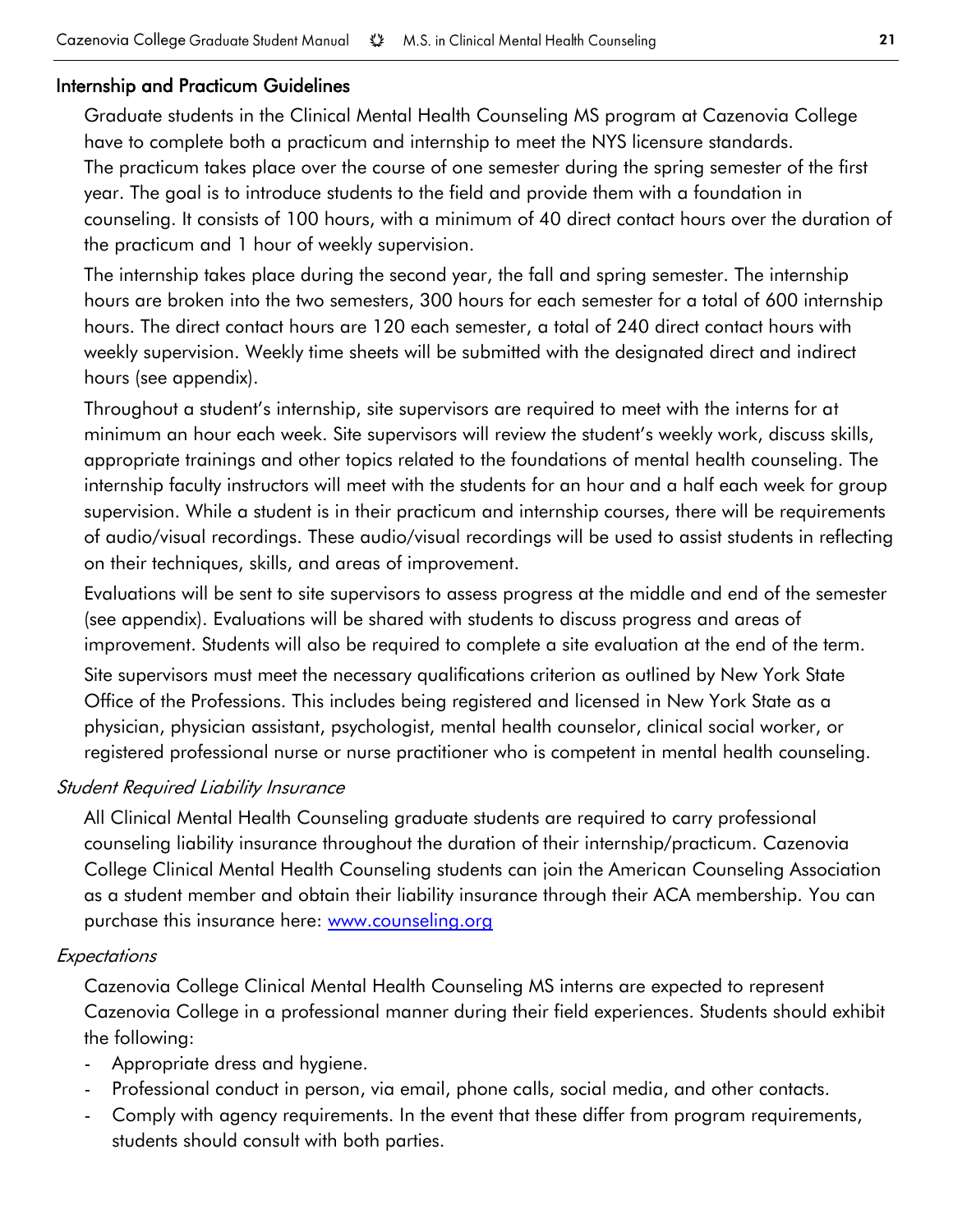- Comply with agency initiated background checks, drug and alcohol screenings, and other assessment.
- Incorporate course readings and knowledge gained into field experiences.

#### Evaluation of Students

Interpersonal and professional skills are important in determining the professional readiness of a particular candidate to enter their chosen field. Therefore, in addition to academic performance, students in the Clinical Mental Health Counseling program will also be evaluated on various professional readiness indicators.

Students will be assessed at midterm and upon completion of field work. Indicators of satisfactory progress include the effectiveness of counseling sessions, working effectively with diverse populations, cooperation and willingness to accept feedback, working well in group settings, sensitivity to gender and racial issues, and professional development.

The student evaluation process is ongoing. Student progress will be assessed in each course. Each student is admitted into the program based on an evaluation of academic, professional and personal characteristics associated with success in the student's program. However, unanticipated issues can emerge or personal crises and difficulties may arise that interfere with a student's continued success in the program. For these reasons, program faculty continuously monitor students' progress through their program—both formally (grading, practicum and internship evaluations) and informally (changes in attendance, speaking with other faculty, participation changes, demeanor and overall capability) throughout the year. Dismissal may also result from nonattendance, harassment, academic misconduct, or violation of other college rules. Note that if you are unable to attend class or field placements for religious reasons, please notify your instructor and site supervisor in advance to make the necessary arrangements. Formal assessments for student performance are included as appendices in this manual.

#### Professional Memberships

There are many professional opportunities available in Cazenovia and surrounding areas. These opportunities include workshops that are designed to help students meet professional and educational needs. Various lectures, workshops, conferences and educational opportunities will be offered at the college, some open to the community that can contribute to student personal and professional development. These opportunities will be announced.

It is important for professionals in the field of Clinical Mental Health Counseling be an active part of their professional communities. It is strongly encouraged that students explore professional involvement opportunities and professional membership in their respective fields of study. Below you will find a list of recommended organizations for membership:

- American Counseling Association www.counseling.org
- American Psychological Association www.apa.org
- American Mental Health Counseling Association www.amhca.org
- New York Mental Health Counseling Association [www.nymhca.org](http://www.nymhca.org/)
- HSPO partnership with ACA for liability insurance: [https://www.counseling.org](https://www.counseling.org/)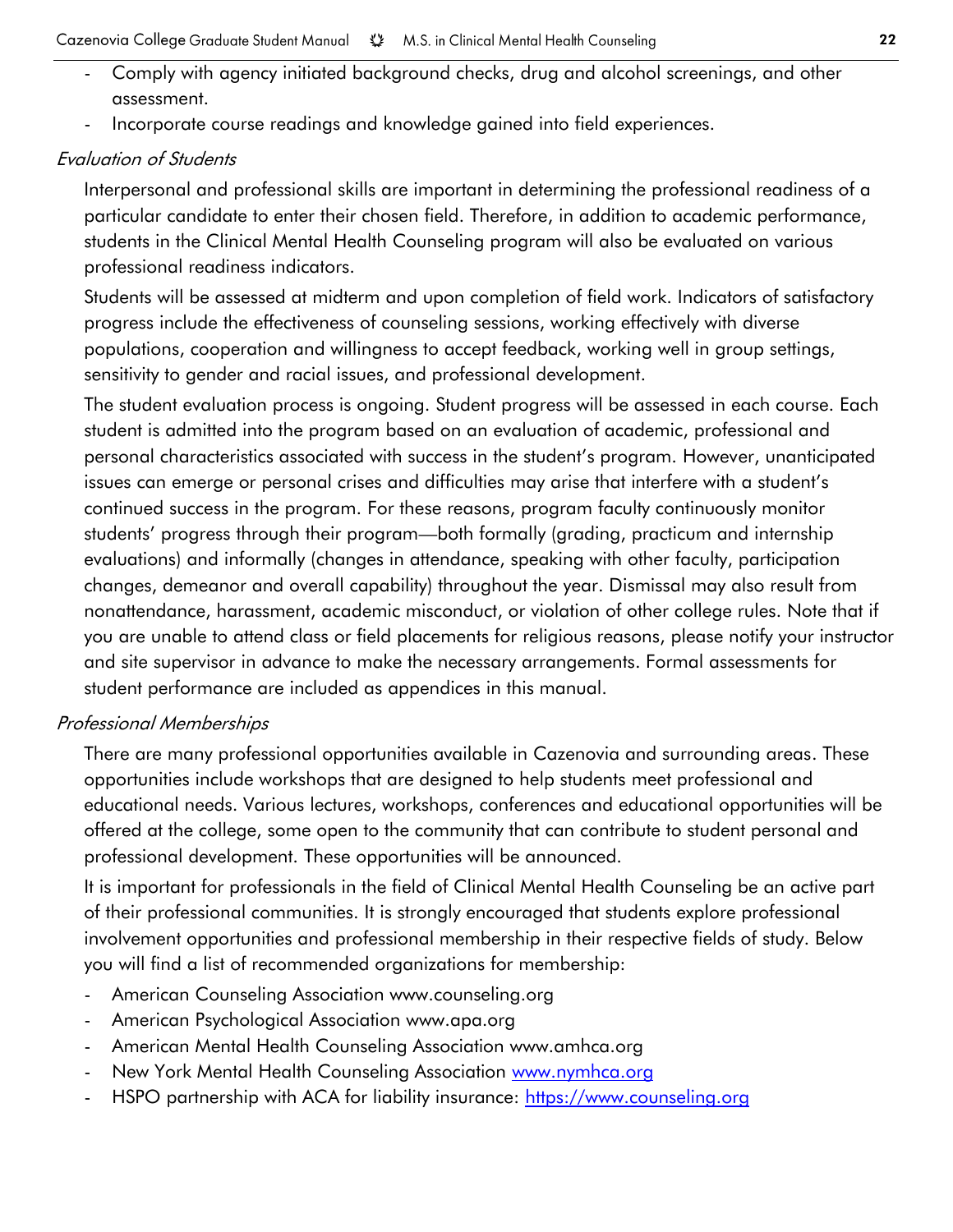# Thesis Guidelines

Applicants who have been accepted into the Clinical Mental Health Counseling Program must complete a culminating assignment. Thesis projects will begin in Fall of the second year, continue in Spring of the second year, and be completed in their final term Summer of the second year. Thesis assignments can be completed simultaneously with CMHC 660 Research and Statistics, CMHC 630 Assessment in Counseling and CMHC 680 Introduction to Family Counseling.

# CMHC 660 Research and Statistics

Students will identify various measures, identify statistical concepts as they relate to assessment including scales of measurement, and computer managed or assisted methods. Students will also identify and describe the impact of demographic characteristics like age, gender, sexual orientation, ethnicity, language, and beyond as these relate to assessment. Students will learn the IRB process as well as proper administration of survey and research materials. Students will identify their area of interest and begin literature review. IRB applications will be submitted.. IRB applications will be submitted.

# CMHC 630 Assessment in Counseling

By the start of the course students will have submitted their IRB application. After approval from IRB, students will construct surveys in paper or digital format, including informed consent and debriefing forms. Students will then recruit participants. The use of digital platforms to collect data are acceptable. Types of data collection include running a focus group, qualitative interviews, or questionnaires. Middle and end of term will require analysis of findings. Once students have collected data, they should analyze the data and write a draft of the results and discussion in consultation with the instructor. Students will present findings at the Graduate Research Expo.

# Institutional Review Board (IRB)

# <http://www.cazenovia.edu/academics/institutional-review-board>

Note: Students may not begin collecting data until they have received approval from the IRB. Failure to receive the appropriate approval prior to collecting data may result in dismissal from graduate program.

# CMHC 680 Introduction to Family Counseling

In addition to other expectations of the course, students will address how their research findings impact families. Optional: Students who wish to continue their research will identify a respected outlet, like a counseling periodical, in which they plan to submit the document. This can include a journal, magazine, conference, or other approved outlet. Students will develop a manuscript that follows the standards of that periodical. Students will submit their manuscript to the professor for feedback. Then the student will submit to the periodical for consideration.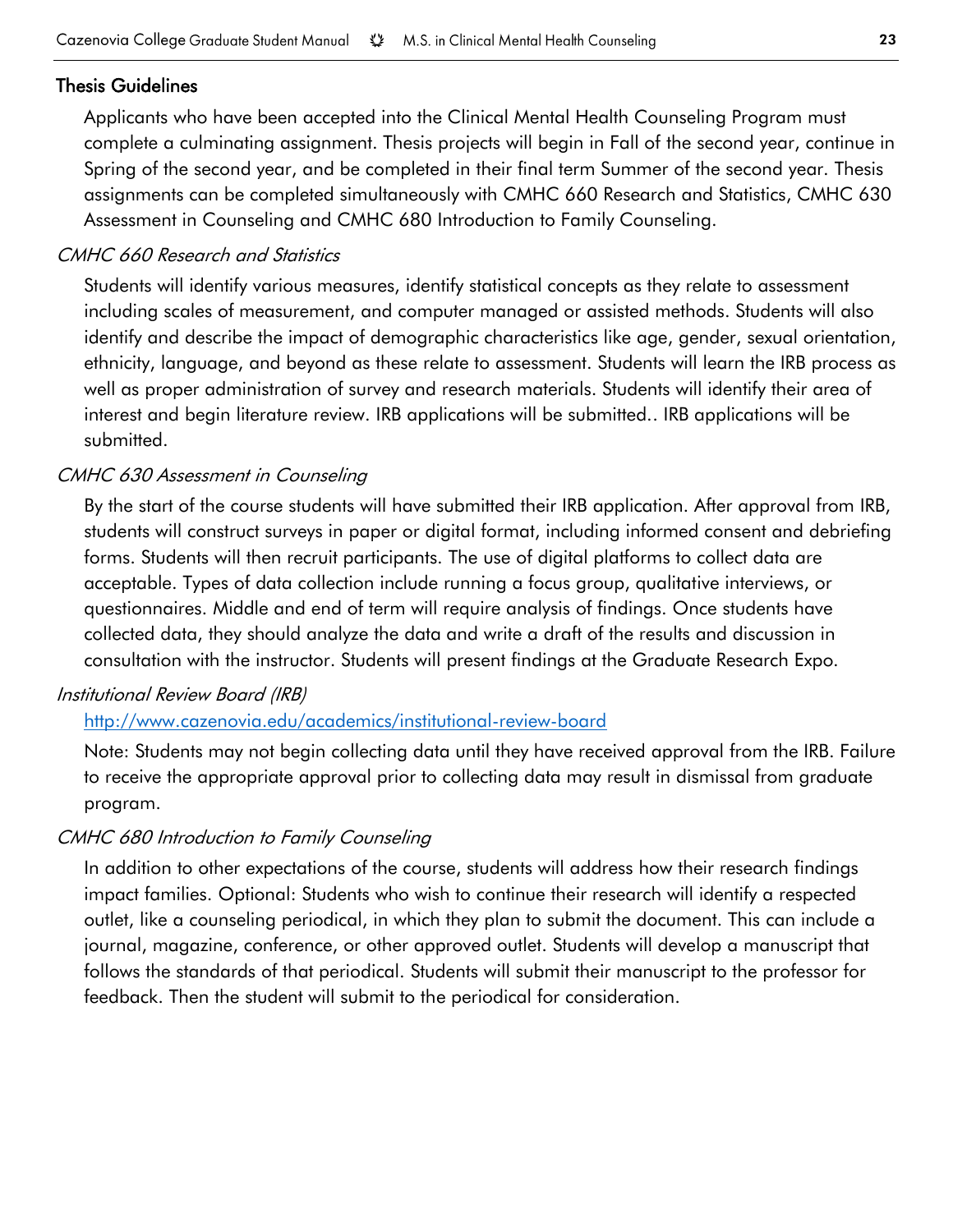# **CACREP**

Cazenovia College's M.S. in Clinical Mental Health Counseling is aligned and designed to follow all CACREP standards. While Cazenovia College is not CACREP accredited, the institution is working on becoming accredited by CACREP. At this time, Cazenovia College is approved by New York State Office of Professions and follows the same guidelines necessary for CACREP. Cazenovia's program is a New York State registered licensure qualifying MHC program, and graduates meet all educational requirements to apply for NYS licensure.

See more details about the CACREP guidelines by visiting their website at<https://www.cacrep.org/>

# Applying for Mental Health Counseling License

#### Letters of Recommendation and Endorsements

Students may request letters of recommendation and endorsement from program faculty for credentialing, doctoral program applications, or employment purposes. Ethically, graduate faculty may endorse students for employment only in the area(s) for which they have been trained. Students should not list faculty members as references on job applications, university applications, or resumes/vitae without first obtaining the consent of the faculty member. The more familiar a faculty member is with the students' academic work, professional experience, character, and other qualifications, the better reference or recommendation they can give. Neither the program nor the faculty members are obliged to serve as references or write letters of recommendation for students, but when faculty members can do so in a way that can be meaningful and helpful to students, they are usually happy to do so. Please give faculty members ample notice when requesting letters of recommendation.

# Basic Requirements for License

To be licensed as a Mental Health Counselor in New York State you must:

- Be of good moral character
- Successful Completion of 60 Credit Hours
- Completion of Practicum and Internship Requirements
- Be at least 21 years of age
- Meet experience requirements
- Meet examination requirements
- Complete coursework or training in the identification and reporting of child abuse offered by a New York State approved provider

# Fees for License Application

- The fee for licensure and first registration is \$371.
- The fee for a limited permit is \$70 (the limited permit fee is not refundable).

#### Educational Requirements

To meet the professional education requirement for licensure, you must present evidence of receiving a master's or doctoral degree in counseling from a program that is: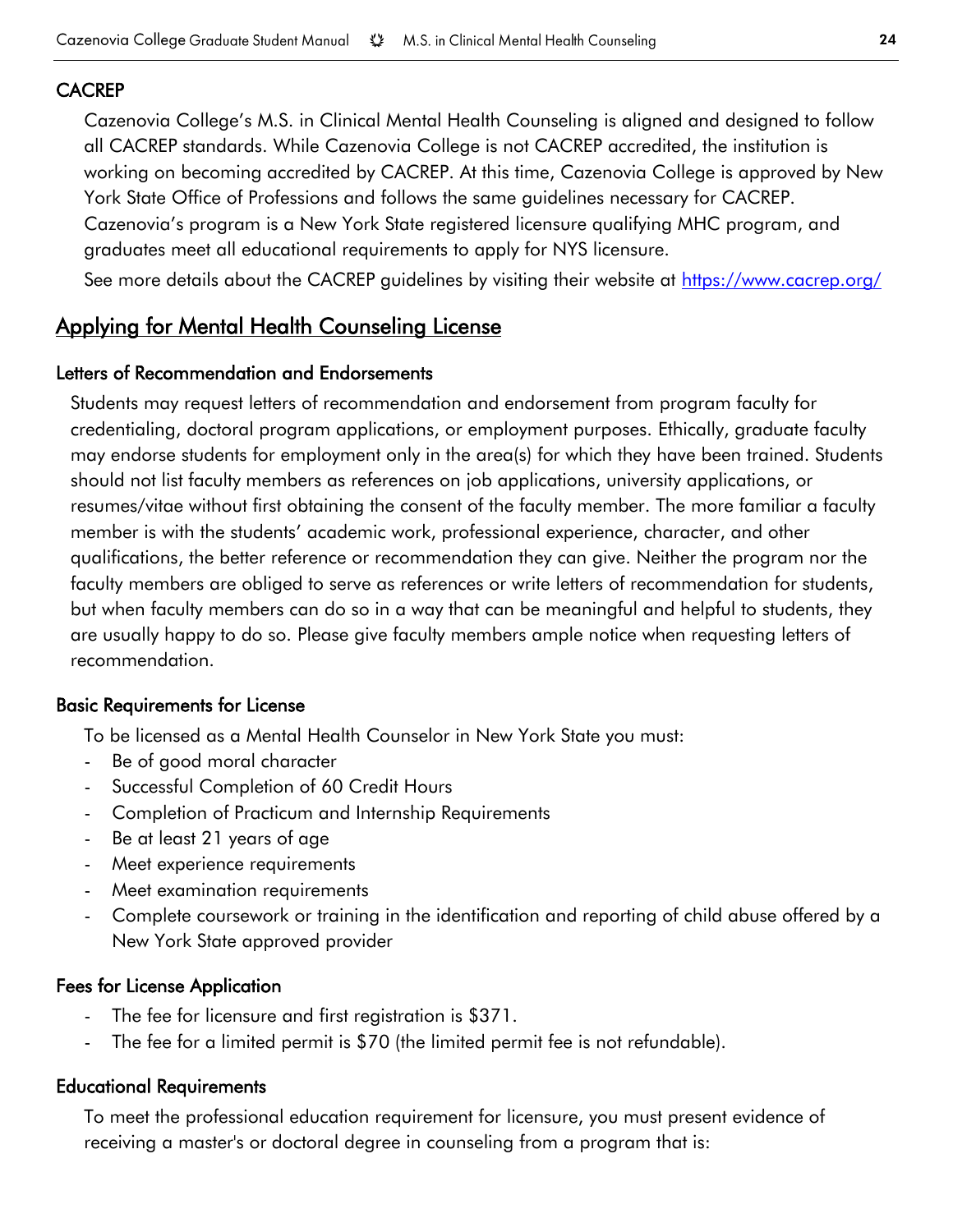- registered by the Department as licensure qualifying;
- accredited as a clinical mental health counseling program of 60 semester hours by CACREP or another acceptable accrediting agency; or determined by the Department to be the substantial equivalent of such a registered or accredited program.
- You can learn more here:<http://www.nysed.gov/heds/IRPSL1.html>

# Limited Permit

A limited permit allows an individual who has submitted an Application for Licensure [\(Form 1\)](http://www.op.nysed.gov/prof/mhp/mhcforms.htm) and who, in the determination of the Department, has satisfied all the requirements for licensure as a Mental Health Counselor except the examination and/or experience requirements to practice Mental Health Counseling under the appropriate supervision while meeting the requirements.

- The limited permit is valid for a period of two years. The permit may be extended for up to two additional one-year periods at the discretion of the Department if the Department determines that the permit holder has made good faith efforts to successfully complete the examination and/or experience requirement but has not passed the licensing examination or completed the experience requirement.
- You may apply for a limited permit by submitting the Application for Limited Permit [\(Form 5\)](http://www.op.nysed.gov/prof/mhp/mhcforms.htm) and fee of \$70 at the same time or any time after you submit your Application for Licensure [\(Form 1\)](http://www.op.nysed.gov/prof/mhp/mhcforms.htm), licensure fee of \$371, and evidence of satisfactory education using a Certification of Professional Education [\(Form 2\)](http://www.op.nysed.gov/prof/mhp/mhcforms.htm).
- Practice without a permit is not allowed and any experience obtained without a limited permit may not be acceptable for licensure. You may not practice until the limited permit is issued by the Department.

# Examination Requirement

To meet the examination requirement for licensure as a Mental Health Counselor in New York State, you must pass the "National Clinical Mental Health Counselor Examination (NCMHCE)," administered by the National Board for Certified Counselors (NBCC). The National Counselor Examination (NCE) from NBCC is not acceptable for licensure.

Before being admitted to an examination for New York State licensure, you must

- Submit an application for licensure [\(Form 1\)](http://www.op.nysed.gov/prof/mhp/mhcforms.htm) and fee (\$371) to the New York State Education Department.
- Ask your school to verify your education directly to the New York State Education Department on the Certification of Professional Education form [\(Form 2\)](http://www.op.nysed.gov/prof/mhp/mhcforms.htm).
- Receive notification of approval of your education and all application materials from the New York State Education Department. (We will notify you and the examination administrators when you have satisfied the examination eligibility requirements.)
- Register directly with the examination administrator to take the examination after being notified of your eligibility.